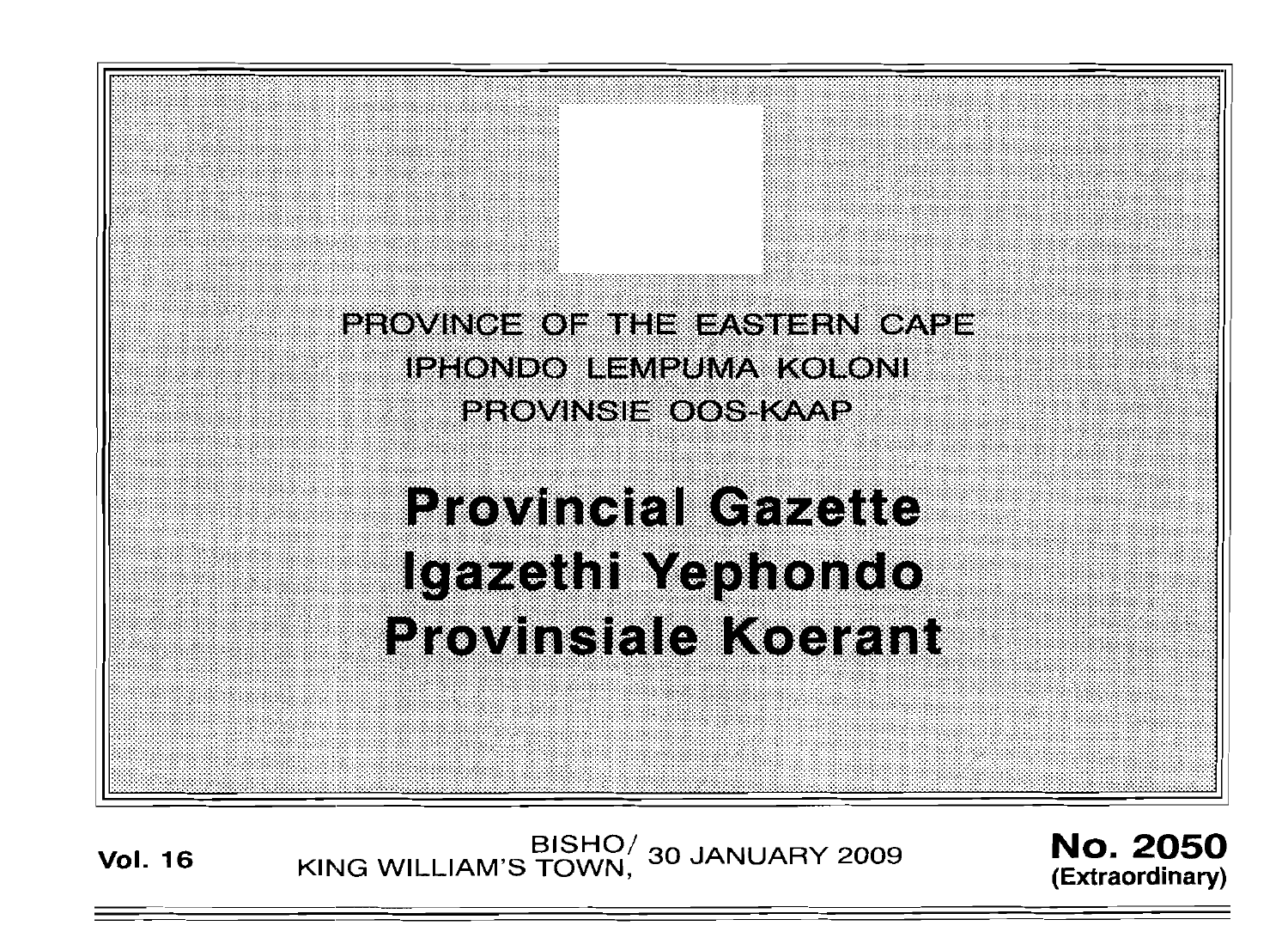| <b>CONTENTS · INHOUD</b> |  |
|--------------------------|--|
|--------------------------|--|

| No. |                               | Page<br>No. | Gazette<br>No. |  |
|-----|-------------------------------|-------------|----------------|--|
|     | <b>LOCAL AUTHORITY NOTICE</b> |             |                |  |
|     |                               |             | 2050           |  |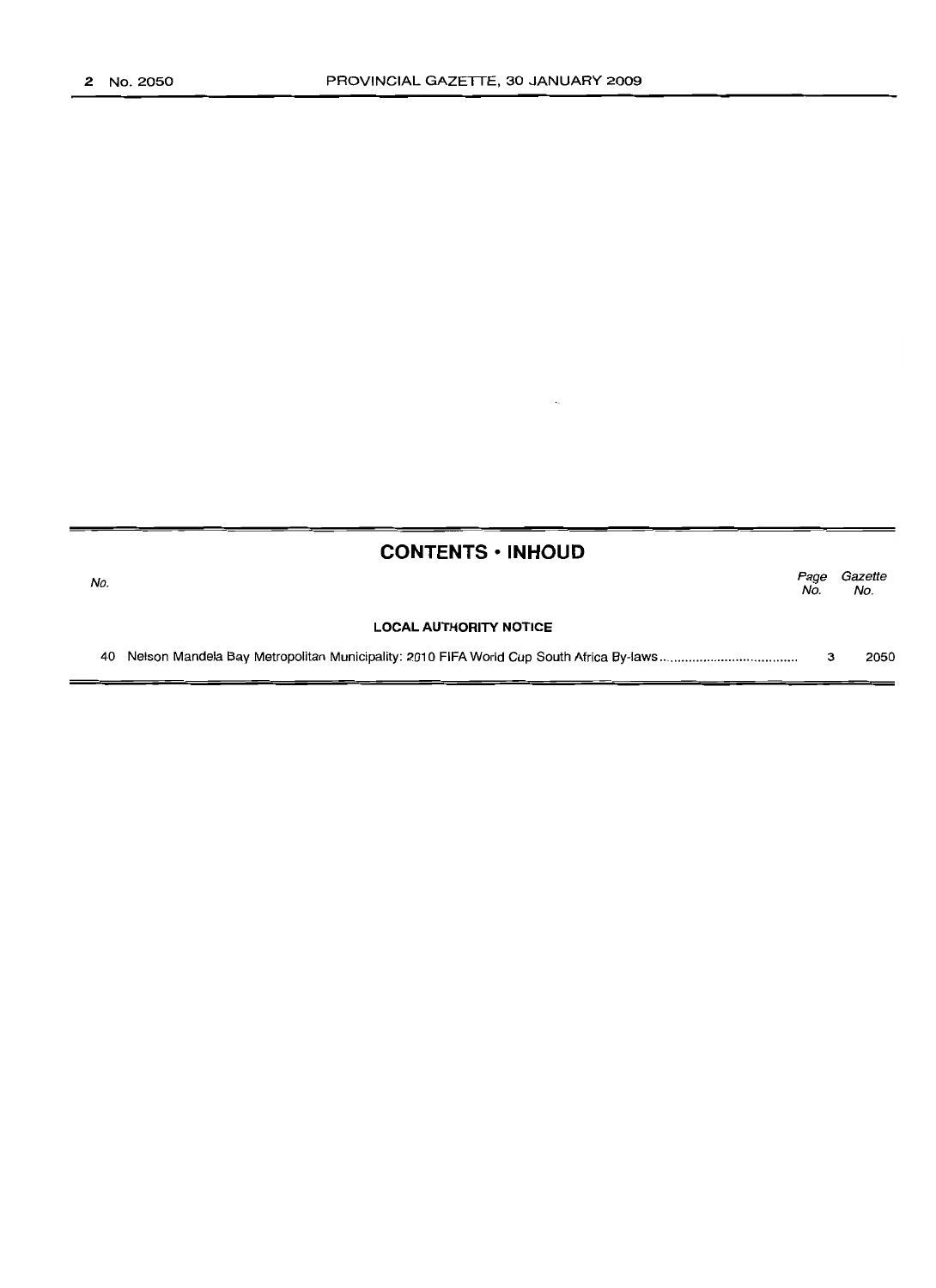# **LOCAL AUTHORITY NOTICE**

## No. 40

## **NELSON MANDELA BAY METROPOLITAN MUNICIPALITY**

2010 FIFA WORLD CUP SOUTH AFRICA BY-LAWS.

**Introduction** 

The Nelson Mandela Bay Metropolitan Municipality adopted the 2010 FIFA World Cup South Africa By-laws, contained herein on 4<sup>th</sup> December 2008. These By-laws were advertised for Public comment for a period of 30 (thirty) days on  $3^{rd}$  September 2008 to  $3^{rd}$ November 2008 at all Municipal Customer Care Centres, offices, libraries, clinics, service points and Ward Councillors offices. A further period started on 27<sup>th</sup> October to 14<sup>th</sup> November 2008. No written objections were received.

A series of presentations to the general public and stake holders were conducted throughout the Metro and all relevant comments received from the public were considered by the Municipal Council prior to the final adoption of these By-laws.

The 2010 FIFA World Cup South Africa By-laws will come into effect on 11 June 2010 to 11 July 2010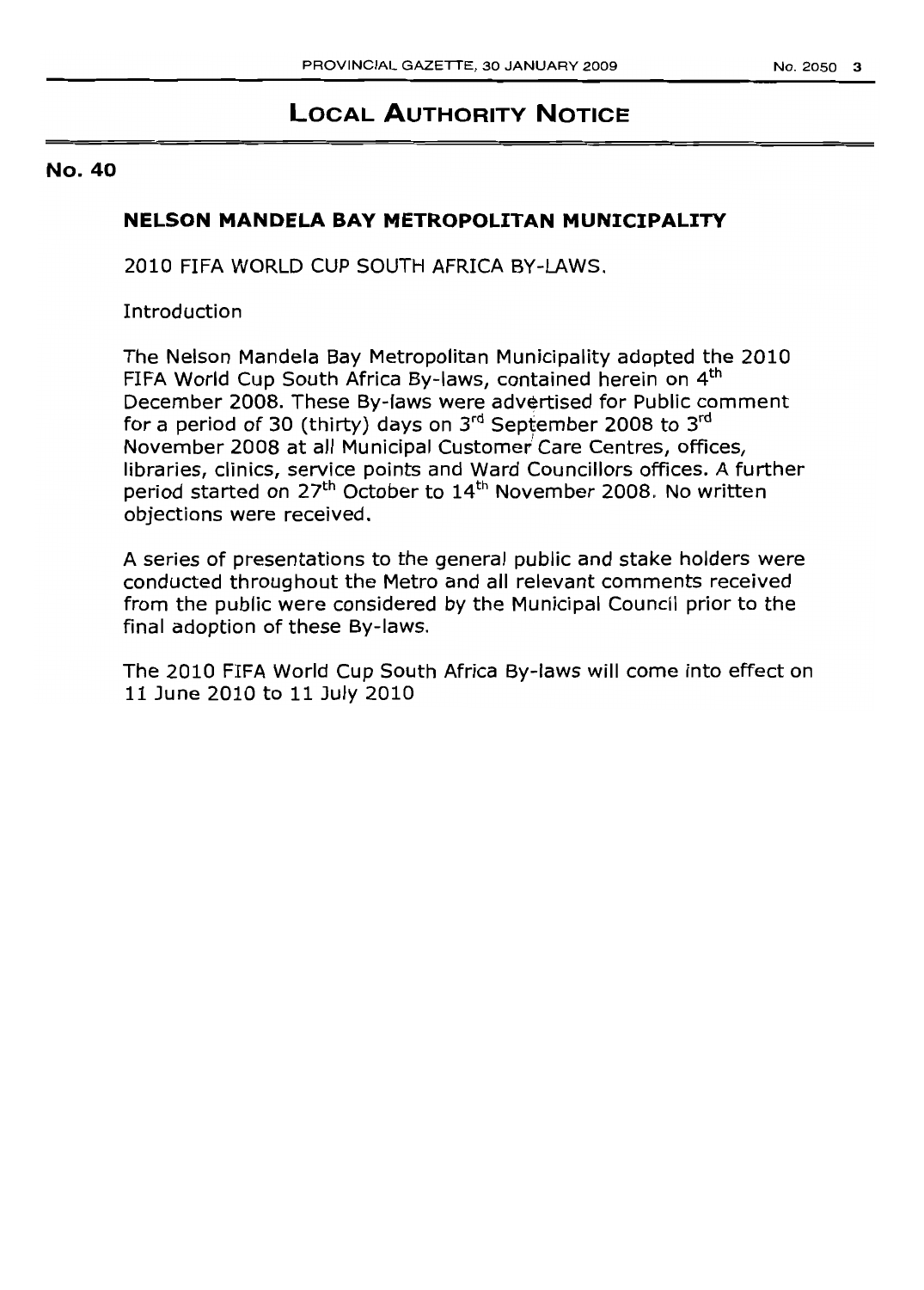## **TABLE OF CONTENTS**

| Chapter number and description | Page |
|--------------------------------|------|
|                                |      |
|                                |      |
|                                |      |
|                                |      |
|                                |      |
|                                |      |
|                                |      |
|                                |      |
|                                |      |
|                                |      |

## **PREAMBLE**

#### **WHEREAS:**

FIFA, an association organised in accordance with Article 60 of the Swiss Civil Code, is both the world governing body of association football and the lawful owner of the world-wide Marketing Rights, Media Rights and all other commercial rights in respect of the Competition; and

FIFA has selected the Republic of South Africa as the host country of the Competition and has appointed the SAFA as the member association with the responsibility to organise, stage and host the Competition in the Republic of South Africa; and

SAFA has, pursuant to an agreement with the LOC, assigned all its rights and delegated all of its obligations to the LOC, to organise, stage and host the Competition; and

The Nelson Mandela Bay Metropolitan Municipality was included as one of the identified Host Cities in the Bid and by virtue of such inclusion in the Bid has agreed to be a candidate for selection by the LOC and FIFA as one of the host cities in which Matches will be staged; and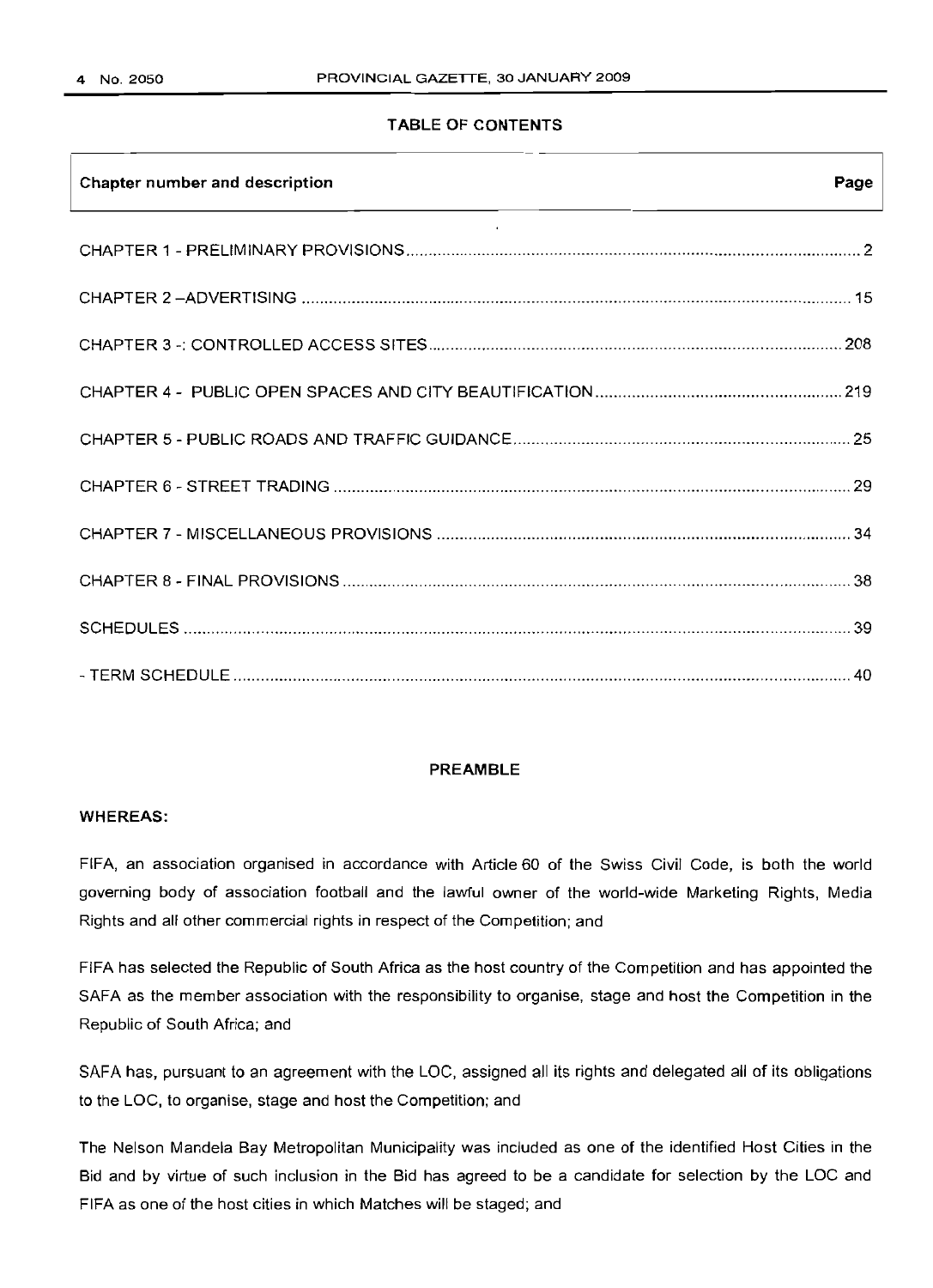Following the selection of the Nelson Mandela Bay Metropolitan Municipality, it has assumed certain obligations with regard to the Competition and in particular, has agreed to ensure that appropriate by-laws are passed to enable the efficient running of the Competition. In this instance, the Nelson Mandela Bay Metropolitan Municipality is required to ensure that appropriate by-laws in the areas listed below are promulgated and implemented, and become effective for the Term to enable an orderly and efficient staging and hosting thereof:

- Advertising,  $\overline{a}$
- Controlled Access,
- Public Open Spaces and City Beautification,
- Public Roads and Traffic Guidance as well as
- Street Trading.  $\overline{a}$

**NOW THEREFORE, IN CONSIDERATION OF THE FOREGOING, THE FOLLOWING 2010 FIFA WORLD CUP SOUTH AFRICA BY-LAWS ARE ADOPTED:**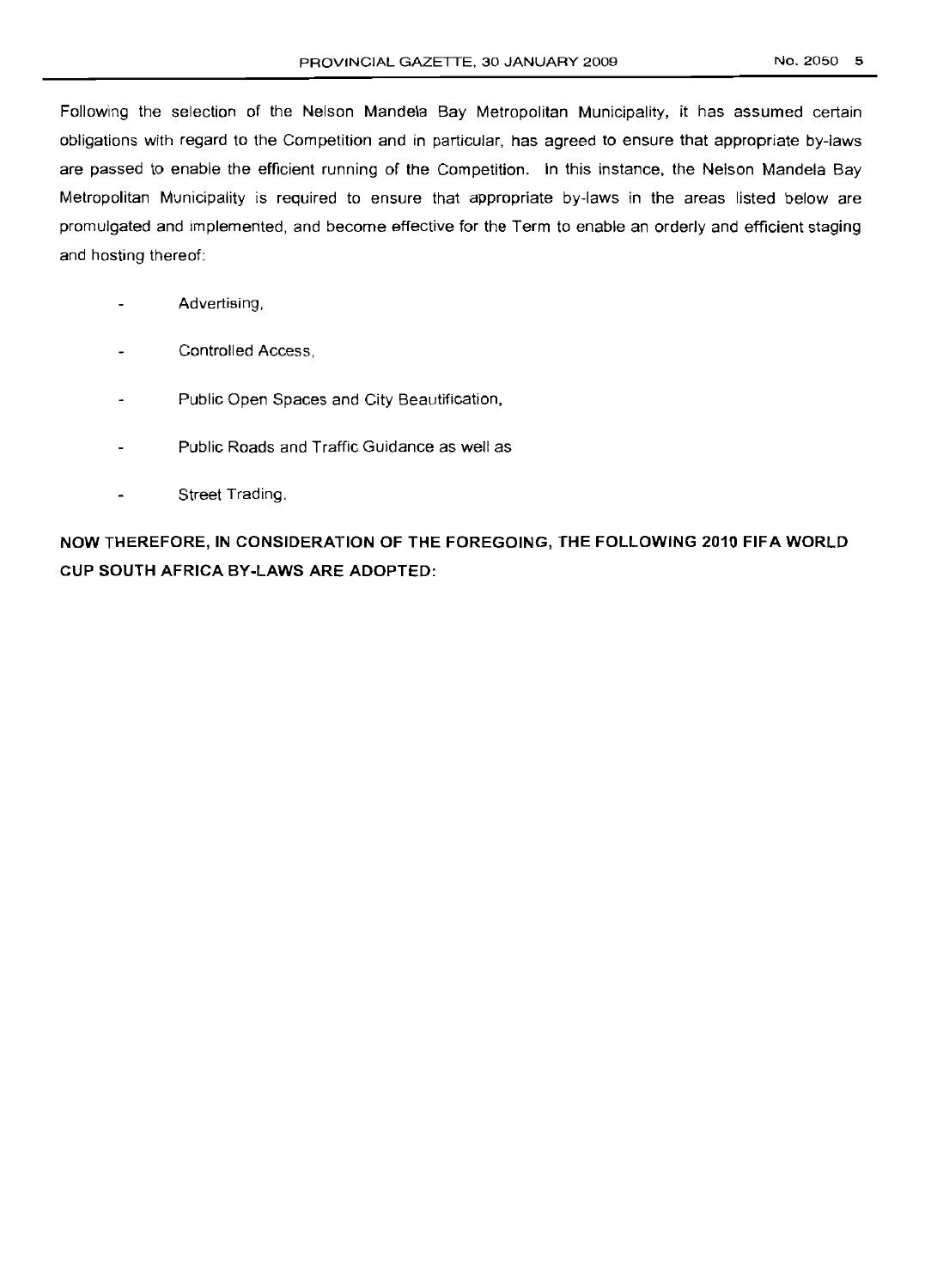## CHAPTER 1

## PRELIMINARY PROVISIONS

## **Definitions**

1. In these By-laws the following terms shall bear the following meanings, unless the context otherwise indicates-

"Accreditation" means accreditation in terms of the Accreditation Systems and Procedure Annex;

"Accreditation Systems and Procedure Annex" means the accreditation systems and procedures of FIFA, that will be applicable to the Competition;

"Advertisement" means a visual representation including but not limited to a Sign, illustration, object, mark, symbol or device of any kind which is visible to the public from, including but not limited to, any street or any public place or any other vantage point or which is under or over-hanging from any bridge, building or other structure, including sky writing, used for Advertising activity; or any combination of such elements with the object of transferring information;

"Advertising" means the act or process of notifying, warning, informing, displaying, making known or any other act of transferring information in a visual manner;

"Advertising Structure" means any physical structure erected or positioned so as to display a Sign or Billboard, or to which a Sign or Billboard is attached;

"Air pollution" means any change in the composition of the air caused by smoke, soot, dust (including fly ash), cinders, solid particles of any kind, gases, fumes, aerosols and odorous substances;

"Approval" means approval by the Municipality including by an Authorised Official, and "Approve" has a corresponding meaning;

"Authorised Official" means a person authorised to implement the provisions of these By-laws, including but not limited to-

- (a) a peace officer contemplated in section 334 of the Criminal Procedure Act, 1977 (Act No. 51 of 1977);
- (b) a member of a municipal police service established in terms of section 64A of the South African Police Service Act, 1995 (Act No. 68 of 1995); or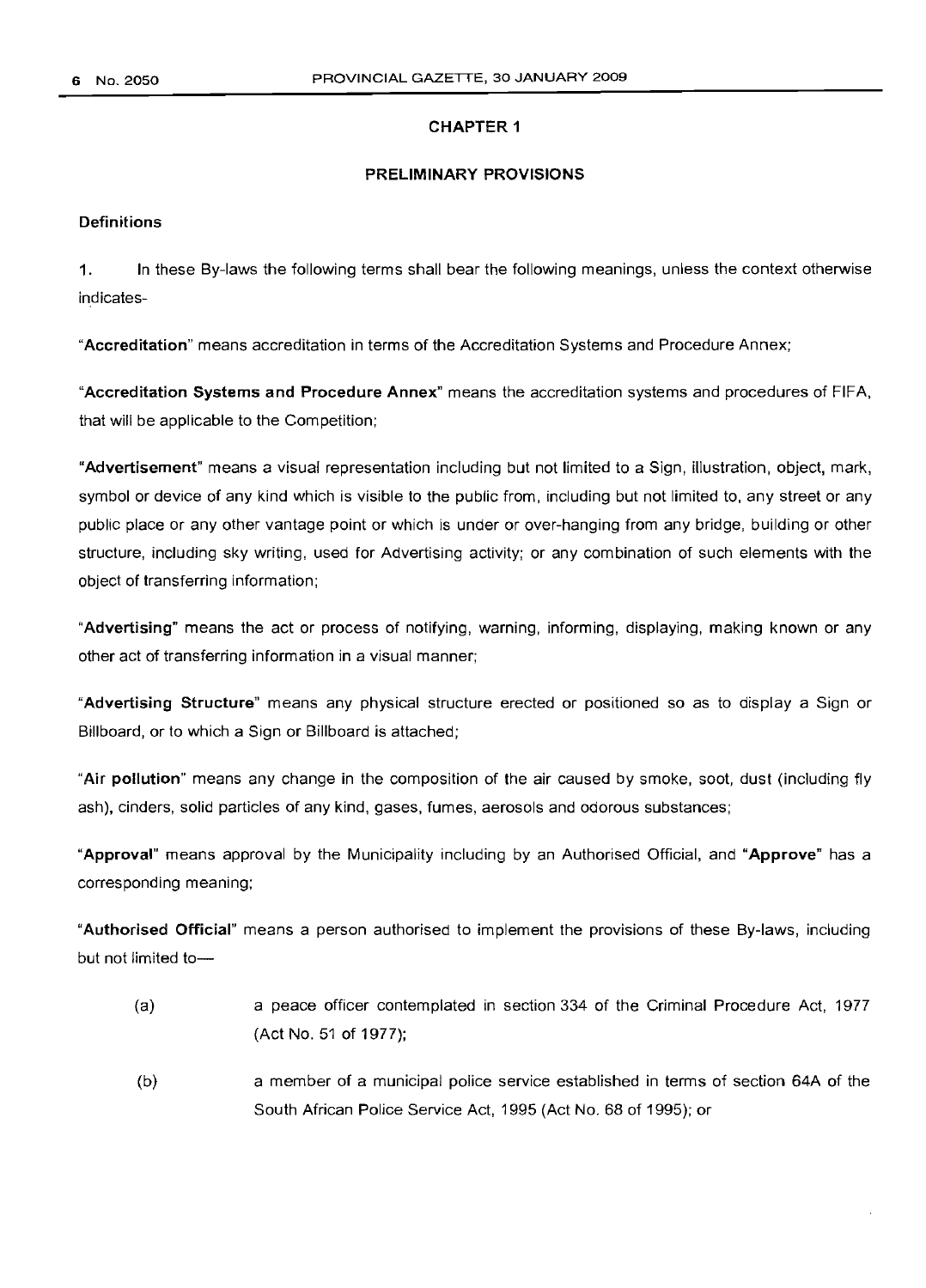(c) such employees, agents, delegated nominees, representatives or service providers of the Municipality as are specifically authorised by the Municipality in this regard;:

"Bid" means the representations, warranties, assurances and promises set forth in the documents submitted by SAFA to FIFA in connection with the Competition bid, including, without limitation, all assurances and undertakings submitted by the relevant governmental authorities supporting the bid and confirming support for the staging and hosting of the Competition;

"Billboard" means any screen, board or Sign supported by a freestanding structure which may be handwritten, hand drawn or hand painted, paper-posted, sign-written, pasted with vinyl or covered, pasted or written upon by a combination of such methods and which may feature special effects, which displays an Advertisement;

"Branded Licensee" means any person, not being a FIFA Partner, FIFA World Cup Sponsor or National Supporter, to which FIFA grants the right to place any of the Competition Marks on products (and related product packaging and product advertising materials) which also bear the corporate identification or trademark of such person;

"Broadcast Rights" means the right to broadcast, transmit, display, film and photograph the Competition, as well as all recordings thereof (or any part thereof) in any form and in all media now known or hereafter and the right to exploit the same;

"Broadcast Rights Holder" means a person that has acquired from FIFA, directly or indirectly, any part of the Broadcast Rights;

"By-laws" means the 2010 FIFA World Cup South Africa By-laws relating to Advertising, Controlled Access Sites, Public Open Spaces, Public Roads and Traffic Guidance, City Beautification and Street Trading and includes any notices promulgated in terms hereof;

"Clear Height" means the minimum vertical distance from the ground, road or surface level, whatever the case may be, to the underside of a Sign;

"Commercial Affiliate" means any FIFA Partner, FIFA World Cup Sponsor, National Supporter and Branded Licensee;

"Competition" means either the 2009 Confederations Cup which is scheduled to be contested in June to July in the year 2009 in the Republic of South Africa or the 2010 FIFA World Cup South Africa™ which is scheduled to be contested from 11 June to 11 July in the year 2010 in the Republic of South Africa. which ever Competition is applicable, under the governance of FIFA, including all Matches and Official Events;

"Competition Marks" means-

(a) the Official Emblem;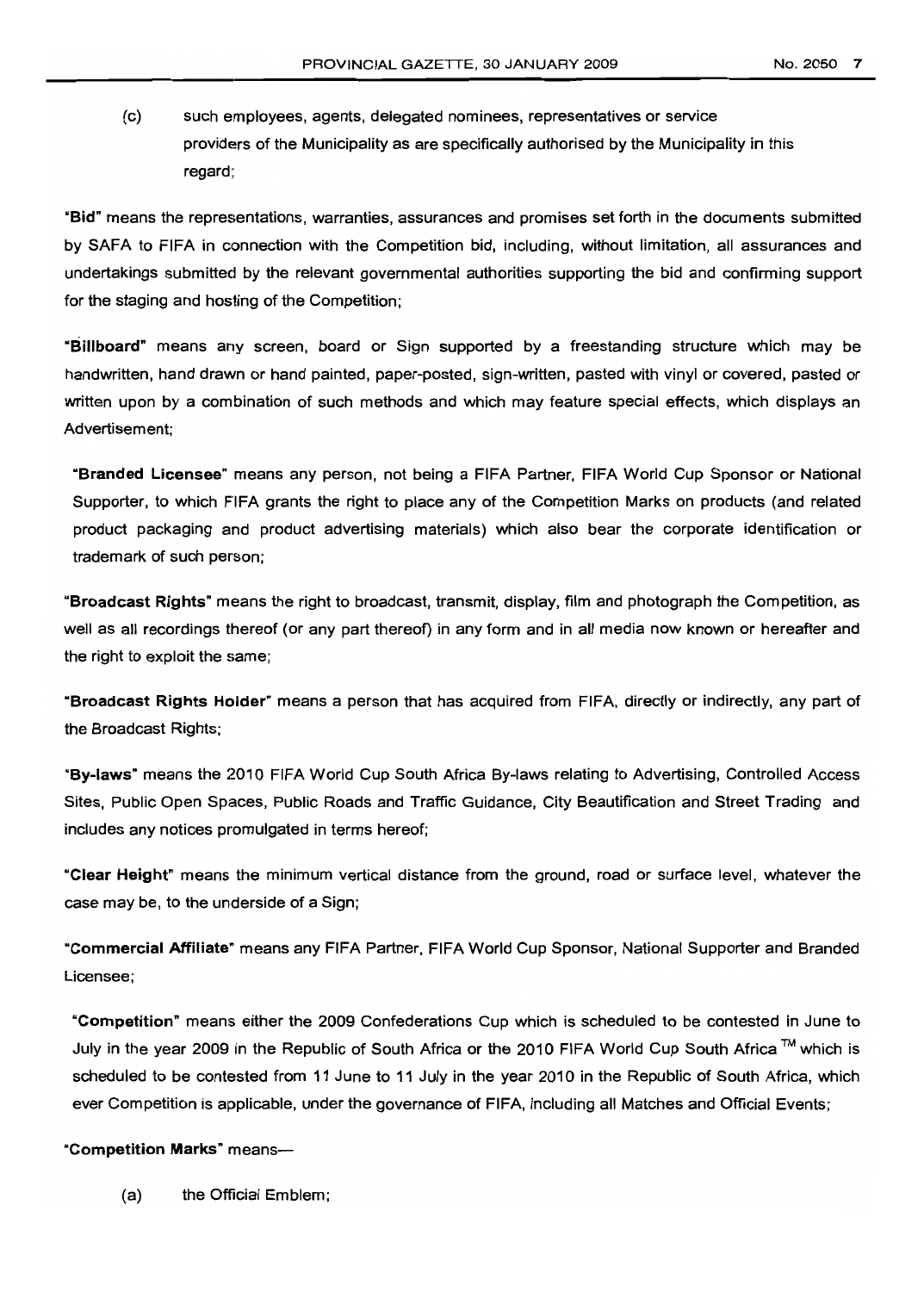- (b) any official Competition mascot;
- (c) two dimensional representations of the FIFA World Cup trophy; and
- (d) any Competition-related designations;

"Conservation Public Open Space" means Public Open Space which is managed by or on behalf of the Municipality for conservation purposes, and includes any nature reserve, greenbelt, ravine, bird sanctuary and site of historic, ecological or archaeological value;

"Controlled Access Site" means-

- (a) the locations of the Matches including without limitation, the Stadium;
- (b) the locations of the Official Events;
- (c) any other areas in respect of which admission is regulated by Accreditation;
- (d) Accreditation centres;
- (e) International Broadcast Centre;
- (e) Official Training Sites;
- (f) Team Hotels;
- (g) the official hotels for the FIFA Delegation;
- (h) FIFA Fan Parks; and
- (i) any other area within the area of jurisdiction of the Municipality, designated or demarcated by the Municipality as a Controlled Access Site;

"Culture" means the dynamic totality of distinctive, spiritual, material, intellectual and emotional features which characterise a society or a social group and includes the intangible aspects of inherited culture, which includes cultural tradition; oral history; performance; ritual; popular memory; skills and techniques; indigenous knowledge systems; the holistic approach to nature, society and social relationships; language and heritage conservation and further includes any museum, archive, library, historical site and monument and "Cultural" shall have a corresponding meaning;

"Demarcated Space" means a portion of a road or the road reserve which has been identified and demarcated as a place where a vehicle may be lawfully parked;

"Environment" means the surroundings within which humans exist and that are made up of-

(a) the land, water and atmosphere of the earth;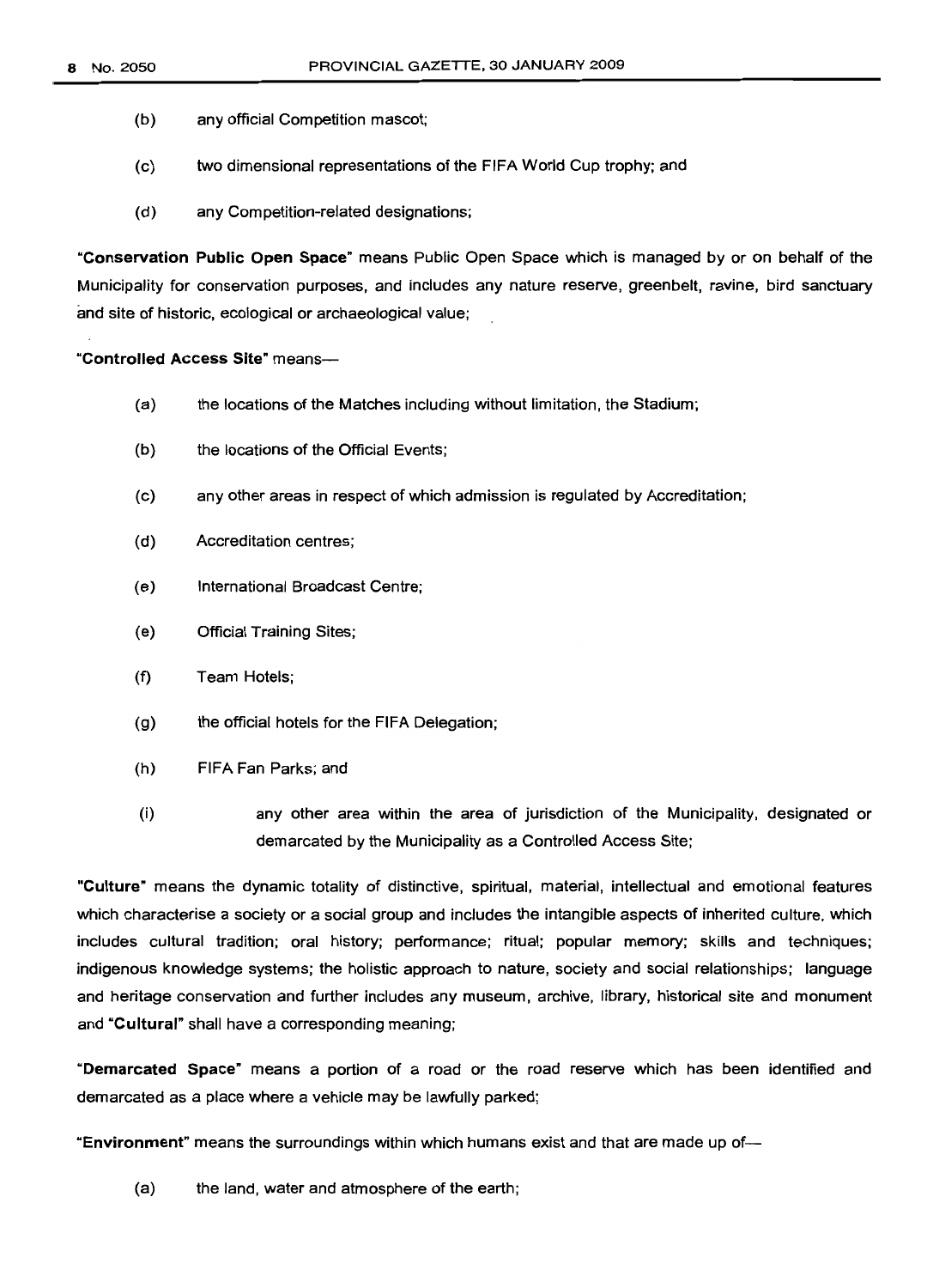(b) micro-organisms, plant and animal life;

(c) any part or combination of the above and the interrelationships among and between them; and

(d) the physical, chemical, aesthetic and cultural properties and conditions of the foregoing that influence human health and well-being;

"Exclusion Zone" means the controlled zone situated immediately outside the outer perimeter of the Stadium, as designated or demarcated by the Municipality;

"FIFA" means Fédération Internationale De Football Association;

"FIFA Congress" means the bi-annual congress of FIFA, being F1FA's supreme body constituted by representatives of all FIFA Member Associations held in conjunction with the Competition;

"FIFA Delegation" means with respect to the Competition, the following persons---

- (a) FIFA staff and the staff of all FIFA subsidiary companies;
- (b) members of FIFA's internal official committees;
- (c) guests of FIFA; and
- (d) any other individual nominated by FIFA as a member of the FIFA Delegation;

"FIFA Fan Park" means a fan park to be established by the Municipality under the auspices and guidance of FIFA;

"FIFA Member Association" means any national football association officially affiliated to FIFA;

"FIFA Partner" means a person to which FIFA grants the most comprehensive package of available Marketing Rights;

"FIFA World Cup Sponsor" means a person to which FIFA grants the second most comprehensive package of available Marketing Rights;

"Final Draw" means the official draw ceremony for the Competition, by means of which the Participating Member Associations are allocated to Competition groups;

"Goods" means any item or stock displayed or kept by a Street Trader for the purpose of selling, including animals as defined in the Animals Protection Act, 1962 (Act No. 71 of 1962);

"Intersection" means any intersection as defined in the regulations promulgated in terms of the National Road Traffic Act, 1996 (Act No. 93 of 1996);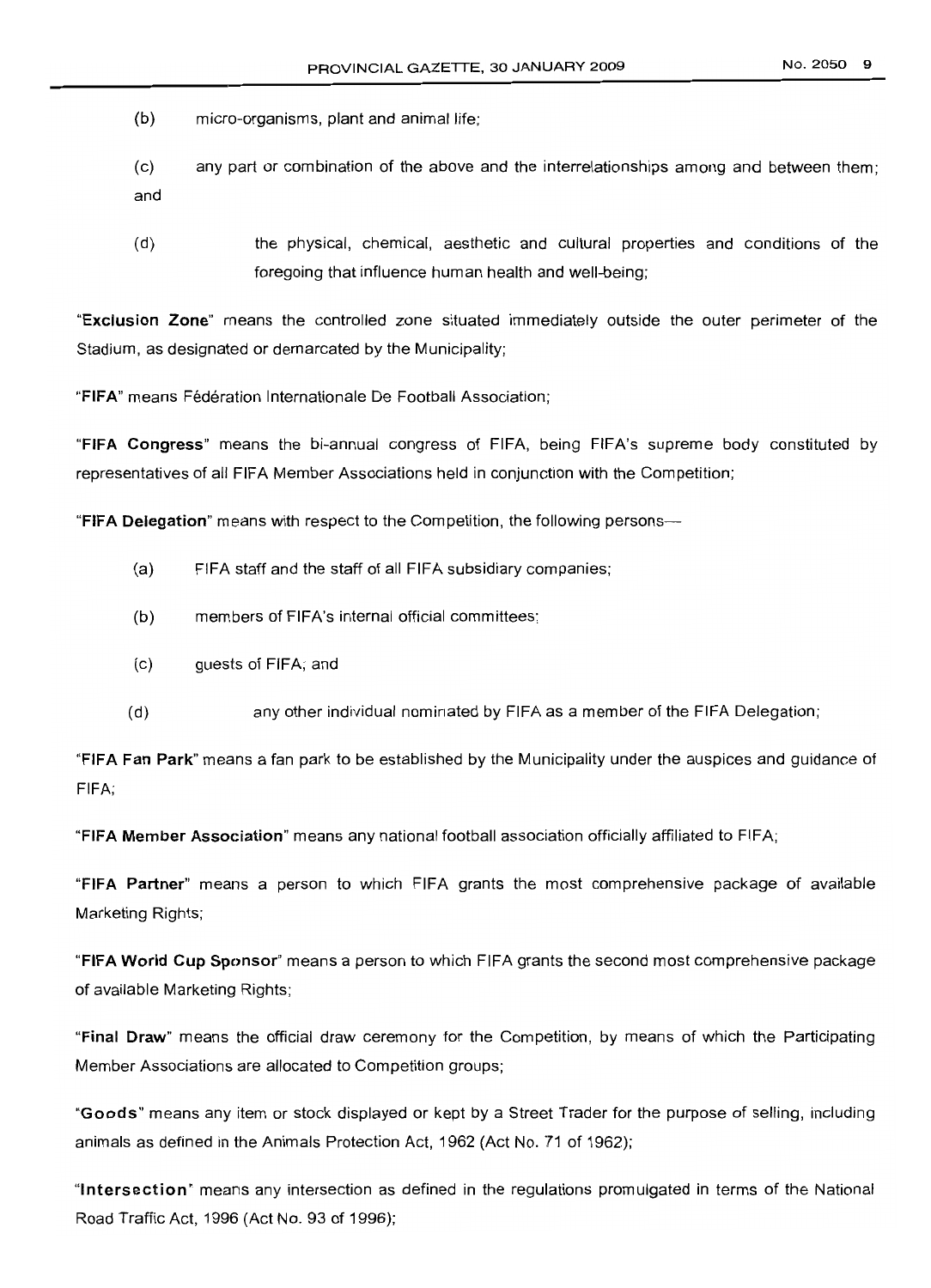"Litter" includes any receptacle, container or other matter, which has been discarded or abandoned or left behind by a Street Trader or his or her customers;

"LOC" means the 2010 World Cup Organising Committee, an association incorporated under section 21 of the Companies Act, 1973 (Act No. 61 of 1973) (Registration No. 2005/029945/08);

"Local Community" in relation to the Municipality includes:

- (a) the residents within the area of jurisdiction of the Municipality;
- (b) the ratepayers of the Municipality;
- (c) any civic organisation and non-governmental, private sector or labour organisation or body which is involved in local affairs within the Municipality; and
- (d) persons visiting the area of jurisdiction of the Municipality, including visitors to the Competition, who, because of their presence in that area, make use of services or facilities provided by the Municipality;

"Marketing Rights" means all advertising, promotional, marketing, merchandising, licensing, franchising, sponsorship, hospitality, publishing, and any other rights and/or associated commercial opportunities (other than the Media Rights) related to or in connection with the Competition;

"Match" means each and every football match in their entirety (including extra time and penalty kick phases) of the Competition, including training matches and any delayed or deferred matches and replays;

"Media" means all members of the written press, photographers and electronic media entitled to media Accreditation;

"Media Rights" means the right to broadcast, transmit, display, film and photograph the Competition, as well as all recordings thereof (or any part thereof) in any form and in all Media now known or hereafter and the right to exploit such rights;

"Municipality" means-

- (a) the Nelson Mandela Bay Metropolitan Municipality established in terms of the Local Government: Municipal Structures Act 1998 (Act No. 117 of 1998);
- (b) its successors in title; or
- (c) a municipal owned entity or a delegated nominee fulfilling a responsibility under these By-laws, assigned to it in terms of section 81(2) of the Local Government: Municipal Systems Act, 2000 (Act No. 32 of 2000), or any other law, as the case may be;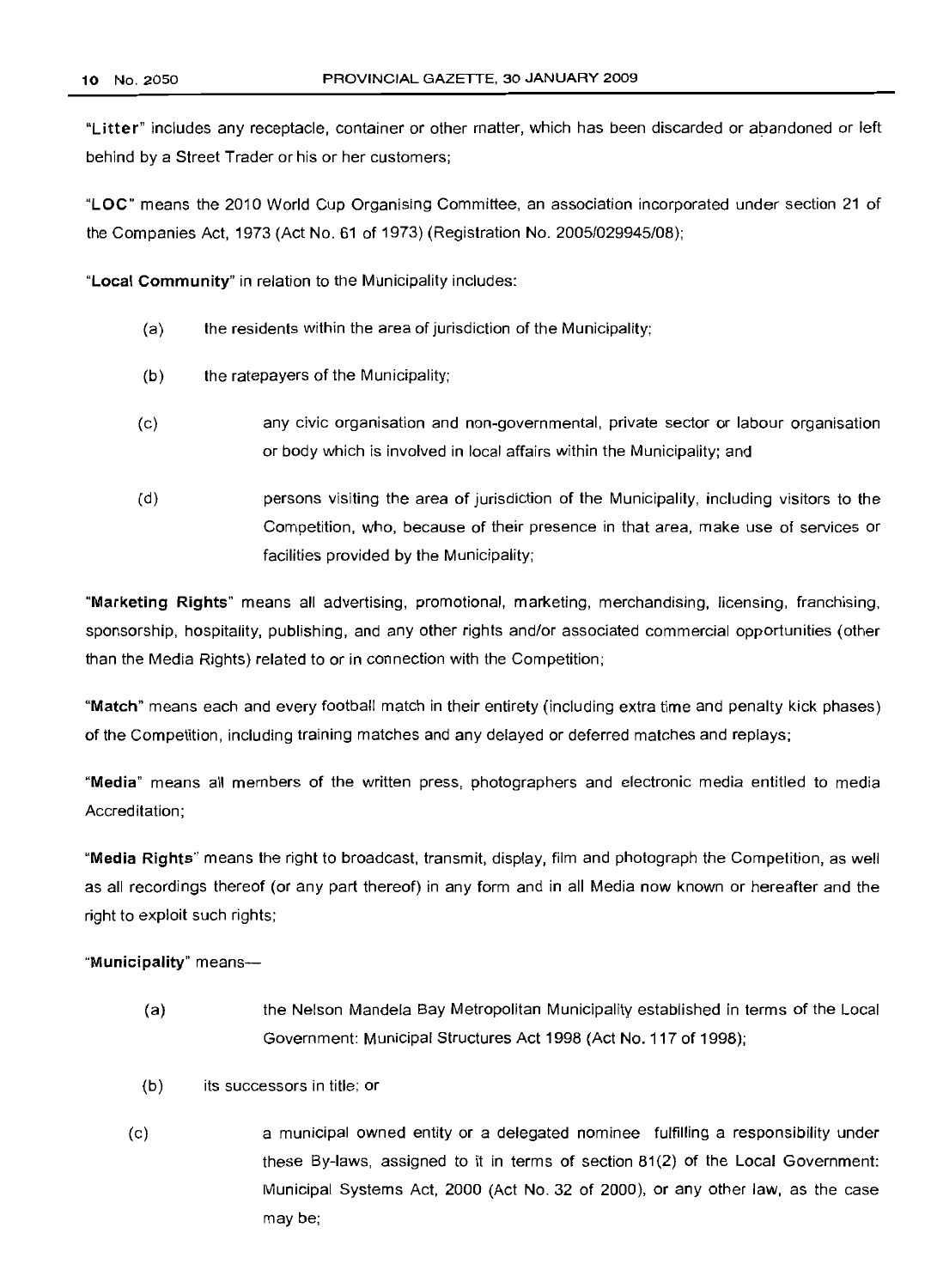"Municipal Services" means any municipal service provided or system conducted by or on behalf of the Municipality for the collection, conveyance, treatment or disposal of refuse, sewage or storm water or for the generation, impounding, storage, purification or supply of water, gas or electricity, or any other services that may be required for or in connection with the Competition;

"National Supporter" means a person to which FIFA grants a package of specified Marketing Rights, such rights to be exercisable only in the Republic of South Africa;

#### "Nuisance" means-

- (a) any stream, pool, marsh, ditch, gutter, watercourse, cistern, watercloset, earthcloset, urinal, cesspool, cesspit, drain, sewer, dung pit, slop tank, ash heap or dung heap so foul or in such a state or so situated or constructed as to be offensive or to be injurious or dangerous to health;
- (b) any stable, kraal, shed, run or premises used for the keeping of animals or birds and which is so constructed, situated, used or kept as to be offensive or to be injurious or dangerous to health;
- (c) any accumulation of refuse, offal, manure or other matter which is offensive or is injurious or dangerous to health;
- (d) any public building which is so situated, constructed, used or kept as to be unsafe or to be injurious or dangerous to health;
- (e) any occupied dwelling for which no proper and sufficient supply of pure water is available within a reasonable distance;
- (f) any factory or industrial or business premises not kept in a cleanly state and free from offensive smells arising from any drain, water closet, earth closet, urinal or any other source, or not ventilated so as to destroy or render harmless and inoffensive as far as practicable any gases, vapours, dust or other impurities generated, or so overcrowded or so badly lighted or ventilated as to be injurious or dangerous to the health of those employed therein or thereon;
- (g) any factory or industrial or business premises causing or giving rise to smells or effluvia which are offensive or which are injurious or dangerous to health;
- (h) any area of land kept or permitted to remain in such a state as to be offensive;
- (i) any other activity, condition or thing declared to be a nuisance by the Minister in terms of section 39(2) of the Health Act, 1977 (Act No. 63 of 1977);
- (j) an unreasonable interference with-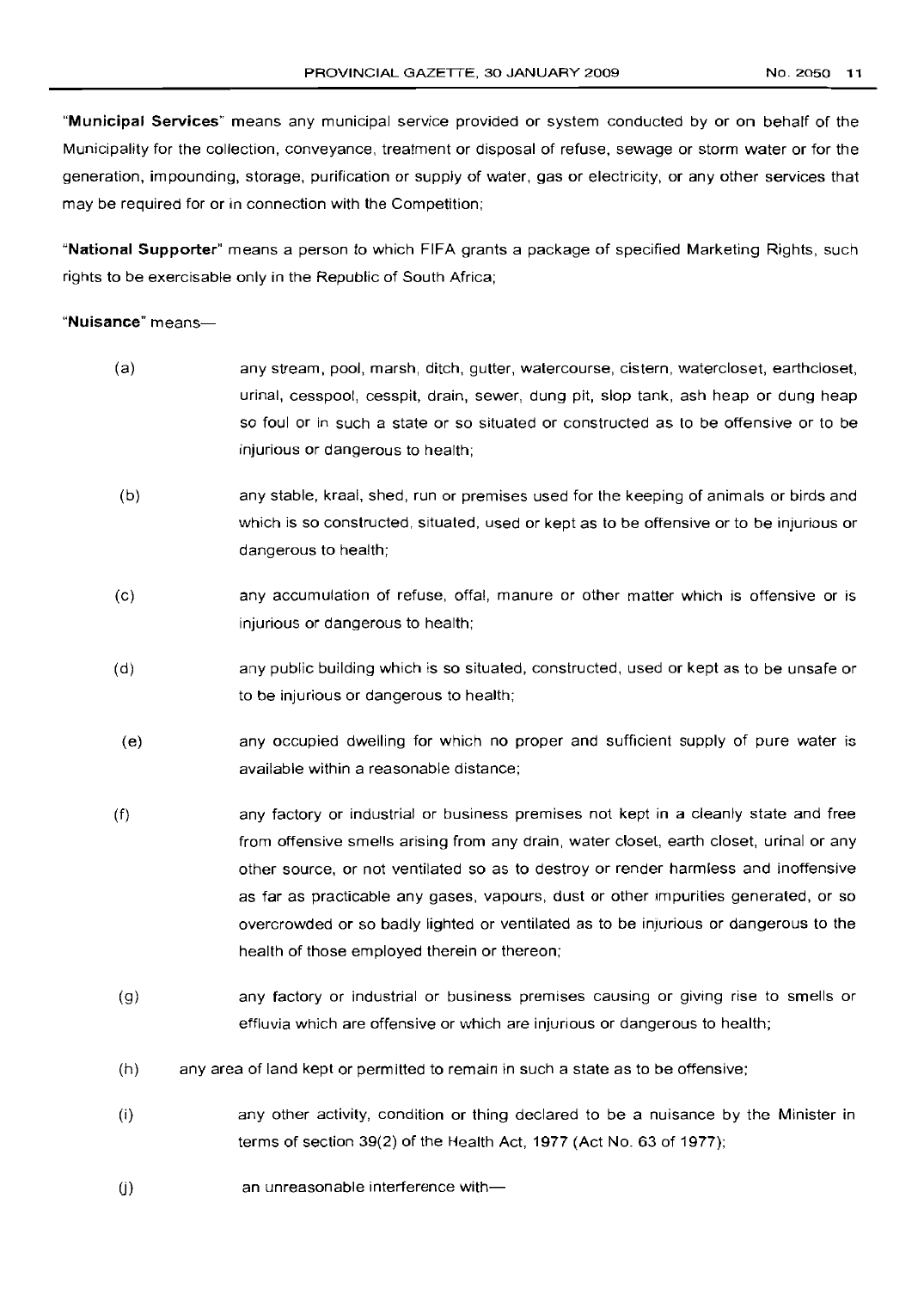- (i) the health or well-being of a person;
- (ii) the use and enjoyment by an owner or occupier of his or her property;
- (ii) the use and enjoyment by a member of the public of a Public Open Space;

"Official Emblem" means any official logo or official device of the Competition;

"Official Events" means any organisational, social, cultural and other official functions, ceremonies and draws staged, hosted or organised by the LOC or F/FA in connection with the Competition;

"Official Training Site" means a venue within the jurisdiction of the Municipality selected to host any Competition-related training sessions for a Team, including the surrounding and adjacent areas, parking facilities, media areas, concourses, fencing and entrances, under the control of the Municipality;

## "Organ of State" means-

- (a) any department of State or administration in the national, provincial or local sphere of government; and
- (b) any other functionary or institution-
	- (i) exercising a power or performing a function in terms of the Constitution of the Republic of South Africa Act, 1996 or a provincial Constitution; or
	- (ii) exercising a public power or performing a public function in terms of any legislation, but does not include a court of law and a judicial officer;

"Owner" in relation to a Sign includes a person who owns or leases the Advertising Structure applicable to a Sign, or will own or lease such Advertising Structure once it has been erected, and any person who has a right to share in the ownership or lease of such Advertising Structure;

"Parking Meter" means a device for registering and visibly recording the period that a vehicle is permitted to occupy a Demarcated Space in accordance with the insertion of a coin, token, card or other prescribed object therein and includes a post or fixture to which it is attached or permitted by a valid road traffic sign specifying a permissible time period within which to park;

"Parking Period" means that period of parking in a Demarcated Space which is permitted by the insertion into the Parking Meter allocated to such Demarcated Space of a coin, token, card or other object as prescribed or permitted by a valid road traffic sign specifying a permissible time period within which to park;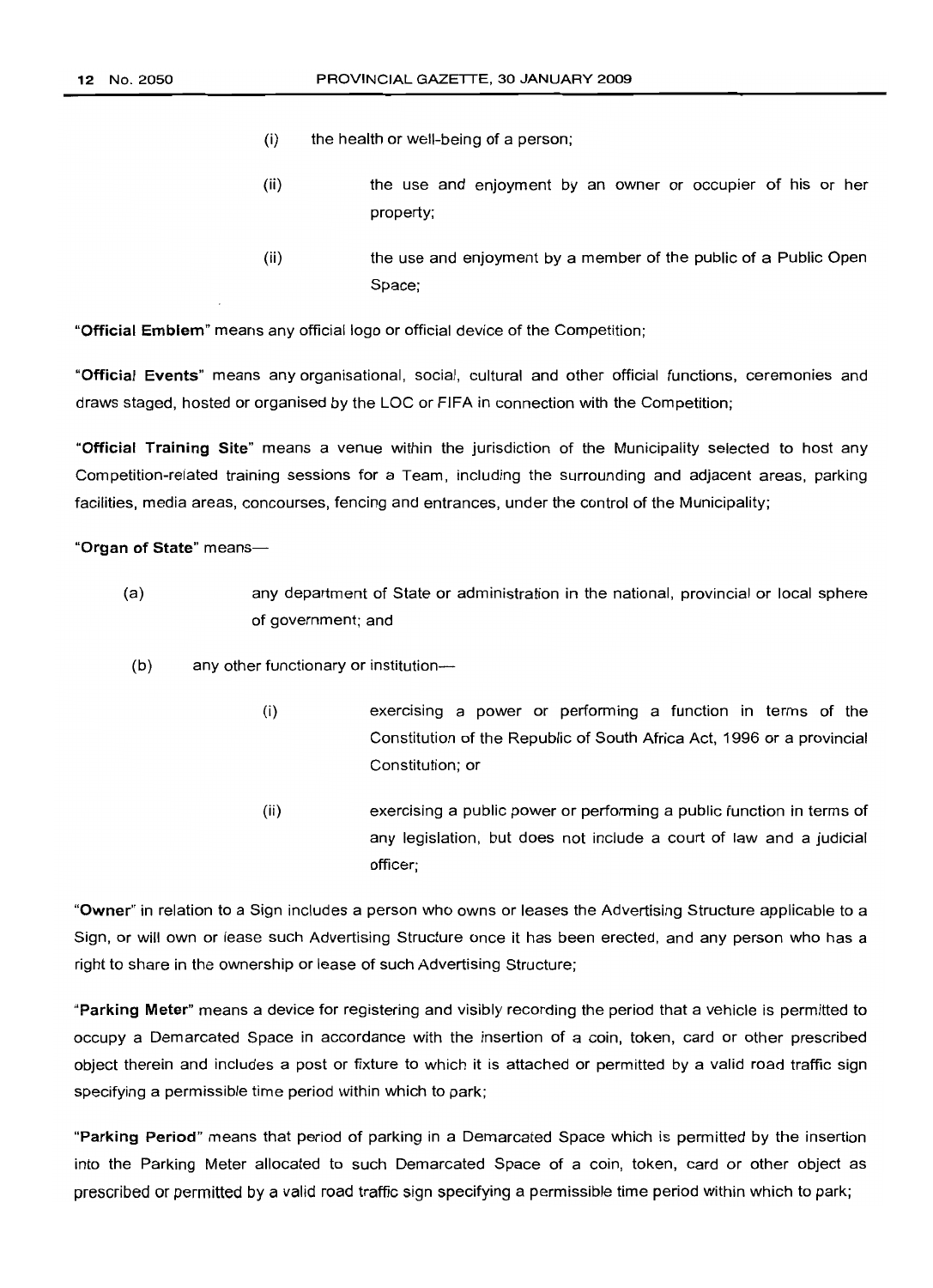"Participating Member Association" means any FIFA Member Association whose representative Team has qualified to participate in the Competition;

"Person" means a legal person which includes a natural person, partnership, firm, corporation, corporation trust, unincorporated association, joint venture, company and close corporation;

"Premises" means an erf, stand, land, lot, plot, agricultural holding, farm portion or similar land entity registered in a deeds registry, or traditional land allotment;

"Prescribed" means prescribed by Municipal resolution;

"Prohibited Area" means a place declared in terms of section 6A(2) of the Businesses Act, 1991 (Act No. 71 of 1991) to be an area in which Street Trading is prohibited;

"Property" in relation to a person carrying on the business of Street Trading, means any article, receptacle, vehicle or structure used or intended to be used in connection with such business;

"Public Advertising Media" means such advertising media space (including, without limitation, light and electricity posts, and advertising space on public buildings) as is owned, leased, administered by or under the direct control of the Municipality;

"Public Amenity" means-

- (a) any public land, square, public swimming bath, public resort, public recreation site, zoological, botanical or other public garden, park or hiking trail, including any portion thereof and any facility or apparatus therein or thereon, as well as any Public Road, road reserve, reserve street, lake, dam, or river;
- (b) any public building, structure, hall, room or office including any part thereof and any facility or apparatus therein, which is the property of, or possessed, controlled or leased by the Municipality and to which the general public has access, whether or not on payment of admission fees;
- (c) any nature conservation area including
	- (i) nature reserves;
	- (ii) protected natural areas;
	- (iii) nature conservation worthy areas;
	- (iv) natural open spaces;

"Public Open Space" means any land which-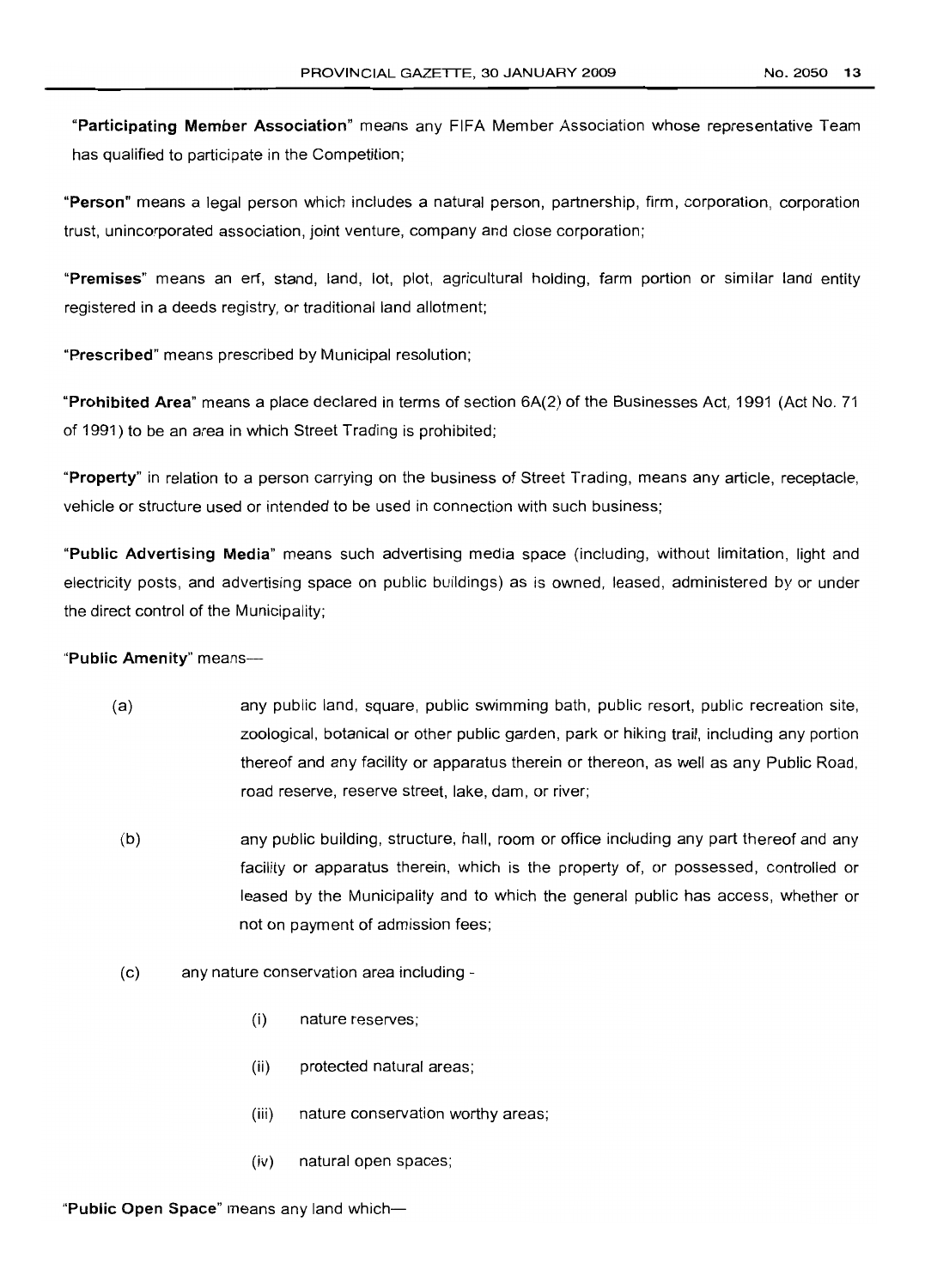- (a) is owned by an Organ of State; or
- (b) is let or over which an Organ of State has certain real rights arising from the filing in the Deeds Office or other registration office of a general plan of a township, agricultural holding or other division of land, or any alteration, addition to or amendment of such land approved by the Surveyor General, on which is marked the land to which the public has a common right of use; and
- (c) is controlled and managed by the Municipality; and
- (d) is either $-$ 
	- (i) set aside in terms of any law, zoning scheme or spatial plan, for the purpose of public recreation, conservation, the installation of public infrastructure or agriculture; or
	- (ii) predominantly undeveloped and open and has not yet been set aside for a particular purpose in terms of any law, zoning scheme or spatial plan;
	- (iii) used for public recreational or cultural purposes, and includes a FIFA Fan Park, any park, botanical garden, sports ground and playground, libraries, multimedia libraries, museums, art centres, sports facilities, sports fields, sports centres, public gymnasiums and swimming pools, community halls, community centres and any place at which group activities of an indoor sporting, cultural or recreational nature can be pursued;

"Public Road" means a square, public street, avenue, road, sidewalk, an island located within a street, avenue or road, subway, avenue, bridge, walkway, public passageway and any thoroughfare shown on the general plan of a township or in respect of which the public has acquired a prescriptive or other right of way and which is more fully described in the National Road Traffic Act, 1996 (Act No. 93 of 1996);

"Recreation" or "Recreational" means any leisure activity;

"Restricted Area" means any area designated as such by the Municipality for the purpose of Street Trading during the Competition subject to such specific conditions and restrictions as the Municipality may deem fit;

"SAFA" means South African Football Association;

"Safety and Security Plan" means the safety and security plans to be implemented by the Municipality during the Competition;

"Sell" includes-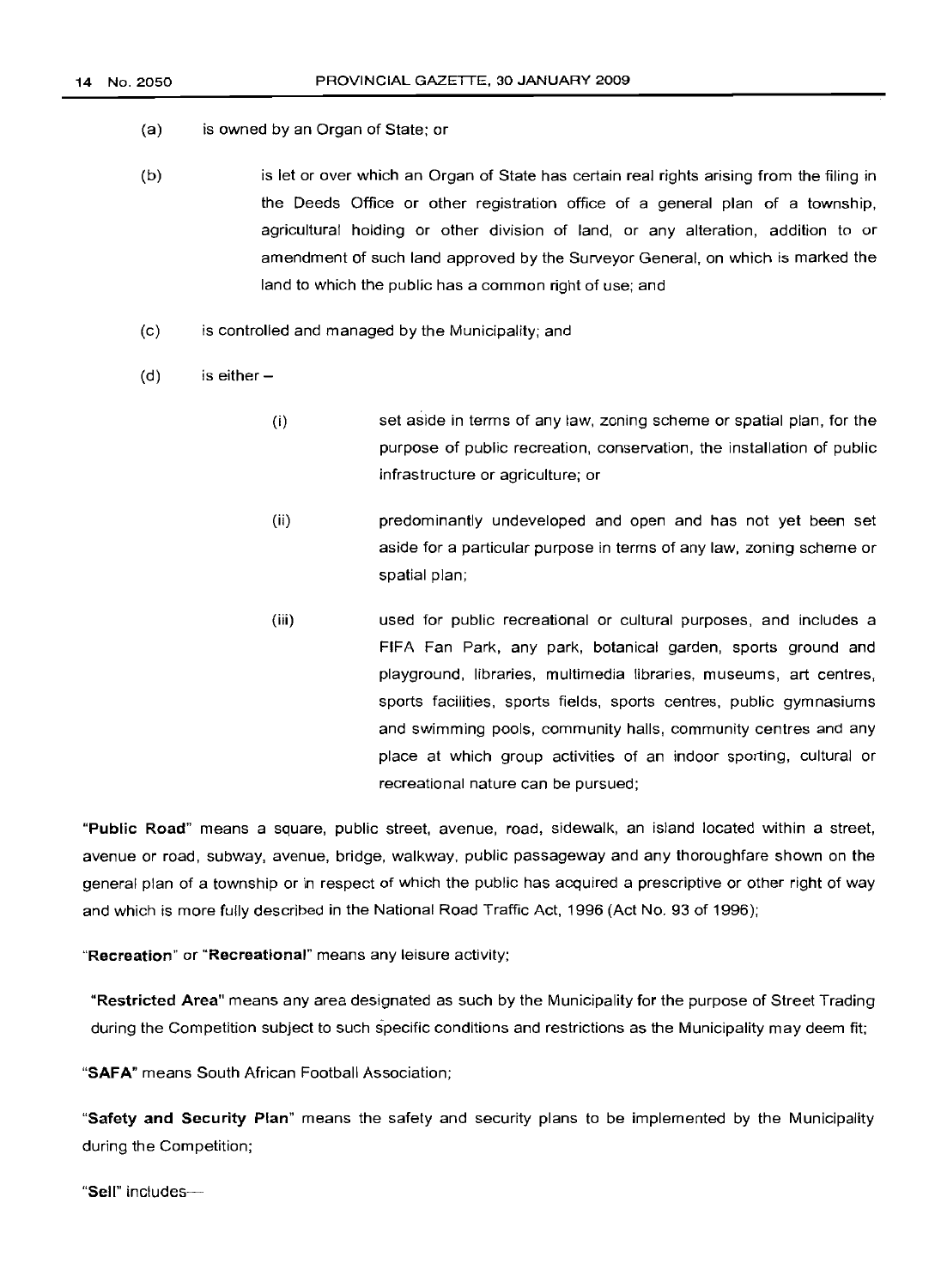- (a) offer to render a service;
- (b) barter, exchange or hire out;
- (c) display, expose, offer or prepare for sale;
- (d) store with a view to selling; or
- (e) provide a service for reward,

and "Sale" and "Selling" have corresponding meanings;

"Service" includes any advantage or gain for consideration or reward;

"Sign" means any method of displaying writing, letters, numbers, figures, objects, Competition Marks, photographs, symbols or illustrations, and includes but is not limited to a non-physical sign projected onto a building or other structure or in the air with the aid of modern technology (e.g. laser beams), which device, article or non-physical sign is visible or distributed in any way whatsoever from a road or public place, for the purpose of advertising, providing information, or attracting the public to any place, public display, article or merchandise for sale, and whether the surface of the sign is attached to or forms part of a building, or is fixed to the ground or to a pole, tree, screen or hoarding, person, vehicle or other movable object, or is displayed or distributed in any other way including but not limited to security signs, projecting signs, trailer signs, boundary wall signs, tourism signs, window signs, signs on buildings, sky signs, roof signs, flat signs, signs painted on walls and roofs of buildings, aerial signs, development signs, service facility signs, signs for sponsored road traffic projects, building wrap signs, construction site signs, tower and bridge signs, on-Premises business signs, signs at residential properties or community signs, forecourt signs, balcony, veranda, canopy and under-awning signs, functional signs by public bodies, real estate agent signs, electronic signs, signs for sale of goods or livestock, signs pulled or attached to vehicles or aircrafts including sky banners, including any Billboard, but excluding road traffic signs and street name signs;

"Special Event" means a parade, procession, race, concert, show, exhibition, festival, ceremony, film shoot, photographic shoot or any other similar event of a sporting, cultural or recreational nature which requires, for that purpose, exclusive use of the whole or a part of a Public Open Space;

"Stadium" means any stadium within the geographical area of jurisdiction of the Municipality that will be used for purposes of the Competition, including the entire premises thereof inside the perimeter fence, the aerial space above such stadium premises, all parking facilities, hospitality areas, media zones, concession areas and commercial display areas;

"Street Furniture" means any furniture installed by, or on behalf of the Municipality on a Public Road for public use;

"Street Trader" means a person selling Goods and includes a seller, peddler or hawker and also-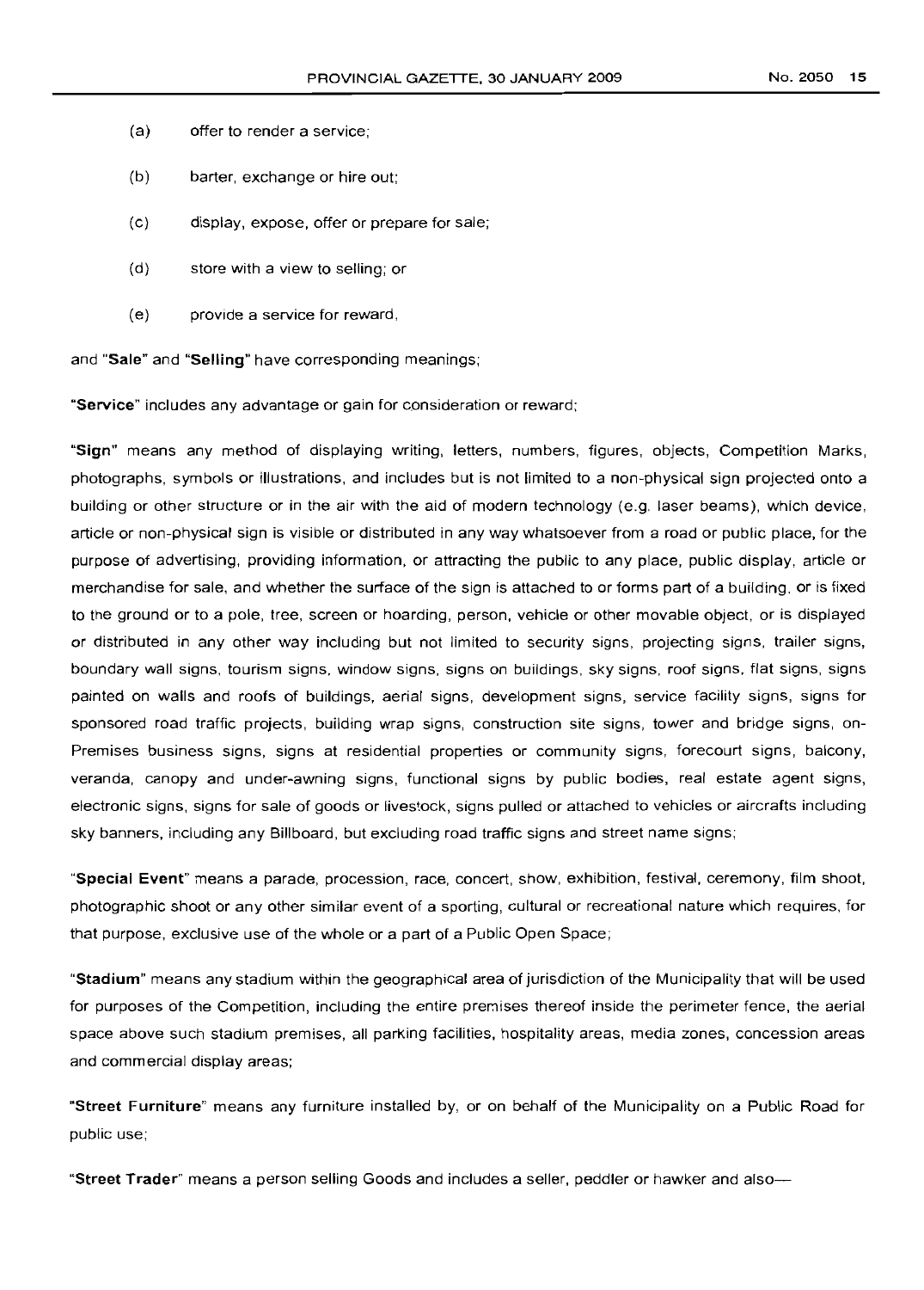- (a) a person who as principal, agent, assistant, subcontractor, employer or employee carries on the business of Street Trading or on behalf of whom or for whose benefit the business of Street Trading is carried on; and
- (b) a person to whom a stand has been leased or allocated by the Municipality and for as long as such person is carrying on the business of Street Trading on it;

"Street Trading" means the selling of any Goods by a Street Trader;

"Team" means any team which represents a Participating Member Association and which has qualified to participate in the Competition. References to "Team" include all squad members and coaches as stipulated in the 2010 Regulations as well as medical personnel and other auxiliary staff;

"Team Hotel" means a hotel and any other location providing accommodation within the area of jurisdiction of the Municipality, for a Team;

"Term" means the period as specified in the attached schedule;

"Ticket" means the evidential item representing that the Ticket Holder has the right to enter a Stadium to attend a particular Match and/or Official Event of the Competition and to obtain a particular seat allocated to the Ticket for that purpose in accordance with the Ticket terms and conditions and all applicable laws, and "Ticketing" shall have a corresponding meaning;

"Ticket Holder" means a person who has the right in terms of a Ticket to attend a particular Match or Official Event and to obtain a particular seat allocated to the Ticket for that purpose;

"Traffic-free Zone" means any Public Road or area that is identified by the National Commissioner of the South African Police Service, after consultation with all other stakeholders, as a traffic-free zone and that is clearly marked in the prescribed manner as a traffic-free zone;

"Trolley" means a push trolley, push cart or any table, stand or basket on wheels;

"Verge" means a verge as defined in the National Road Traffic Act, 1996 (Act No. 93 of 1996); and

"Waste" means refuse and includes but not limited to any substance or article which a Person wishes to dispose of because it is unwanted, superfluous, broken, worn out, contaminated or otherwise spoilt and that has been discarded or has been accumulated or stored so that it can be discarded, reused, reclaimed or recycled.

#### Application of By-Laws

2.(1) To the extent that any notices, directives, instructions, regulations, policies or procedures issued by FIFA or the LOC will be administered and enforced by the Municipality and will or may create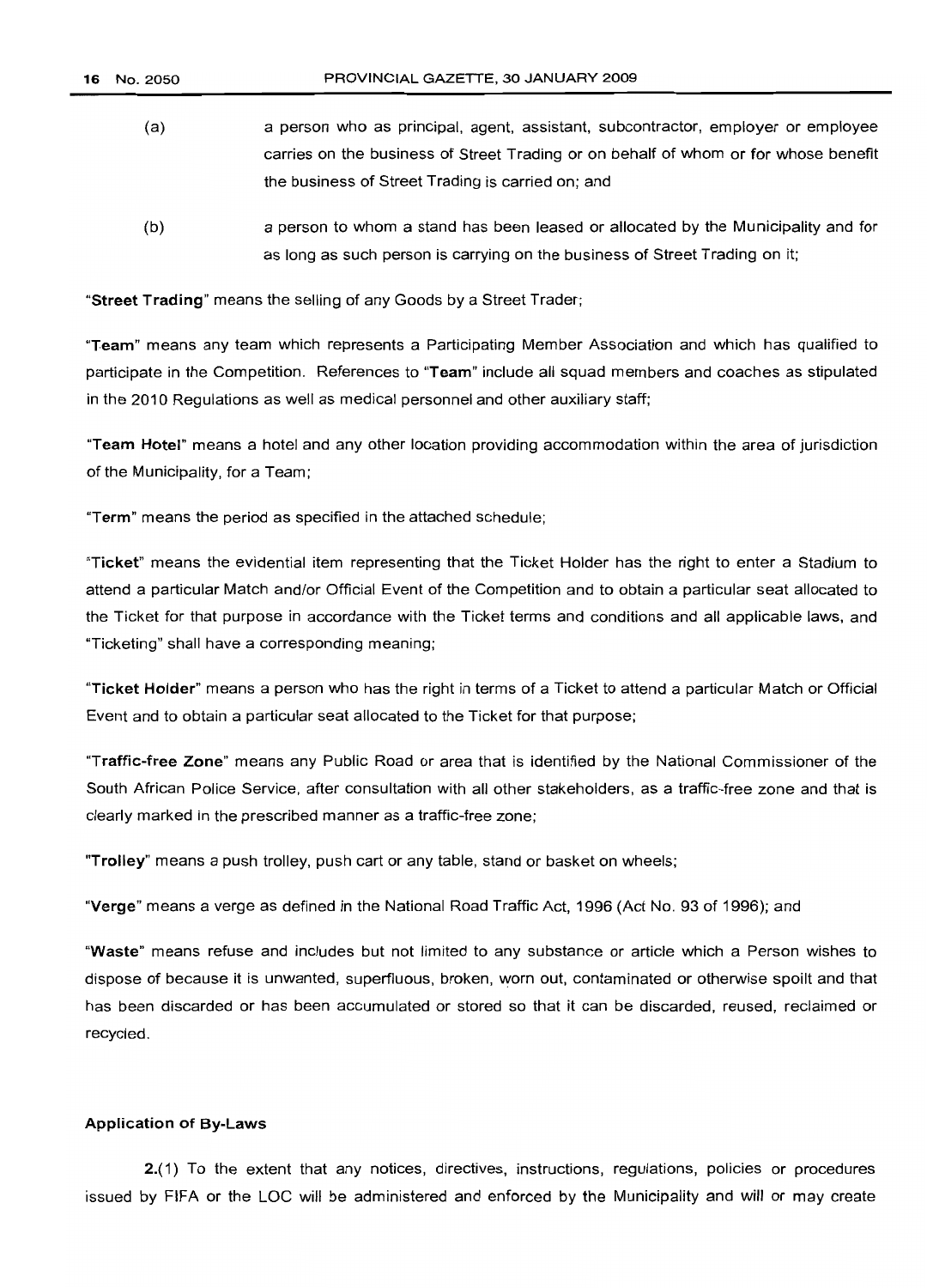obligations binding on the Local Community, such notices, directives, instructions, regulations, policies or procedures must be published by the Municipality as notices to these By-laws.

(2) For the purpose of these By-laws a reference to any legislation is a reference to that legislation and the regulations promulgated there under, as at the date of promulgation of these By-laws and as amended or re-enacted from time to time.

(3) These By-laws must be construed as an addition to the Municipality's existing by-laws relating to Advertising; Controlled Access Sites, Public Open Spaces and City Beautification; Public Roads and Traffic Guidance and Street Trading, if any, and to the extent that conflicts may arise between the Municipality's existing by-laws relating to Advertising; Controlled Access Sites, Public Open Spaces and City Beautification; Public Roads and Traffic Guidance and Street Trading , if any, and these By-laws, the provisions of these By-laws prevail.

(4) If any provision in these By-laws vests or imposes any power, function or duty of the Municipality in or on an employee of the Municipality, and such power, function or duty has in terms of section 81(2) of the Local Government: Municipal Systems Act, 2000 (Act No. 32 of 2000), or any other law been assigned to a service provider, the reference in such provision to such employee must be read as a reference to the service provider or, where applicable, an employee of the service provider authorised by it.

#### Purpose of By-Laws

3.(1) The Municipality has the responsibility to manage, administer. maintain and implement these By-laws and ensure that Advertising, Controlled Access Sites, Public Open Spaces, Public Roads and Traffic Guidance, City Beautification and Street Trading are effectively dealt with in accordance with these By-laws and schedules and notices thereto as well as any other applicable provincial and national legislation relevant to the staging and hosting of the Competition.

- $(2)$  In this regard, the Municipality is, within its area of jurisdiction during the Term, responsible for-
- (a) the requlation of Advertising;
- (b) the effective administration of Controlled Access Sites;
- (c) the regulation of Special Events and the administration. management, maintenance and the general enhancement of neatness of Public Open Spaces;
- (d) appropriate traffic guidance, the adoption of management and control measures including the provision of Public Road users with all necessary information, such as, including but not limited to, information about actual and anticipated road closures, detours, parking areas, Traffic-free Zones, and where possible, directions and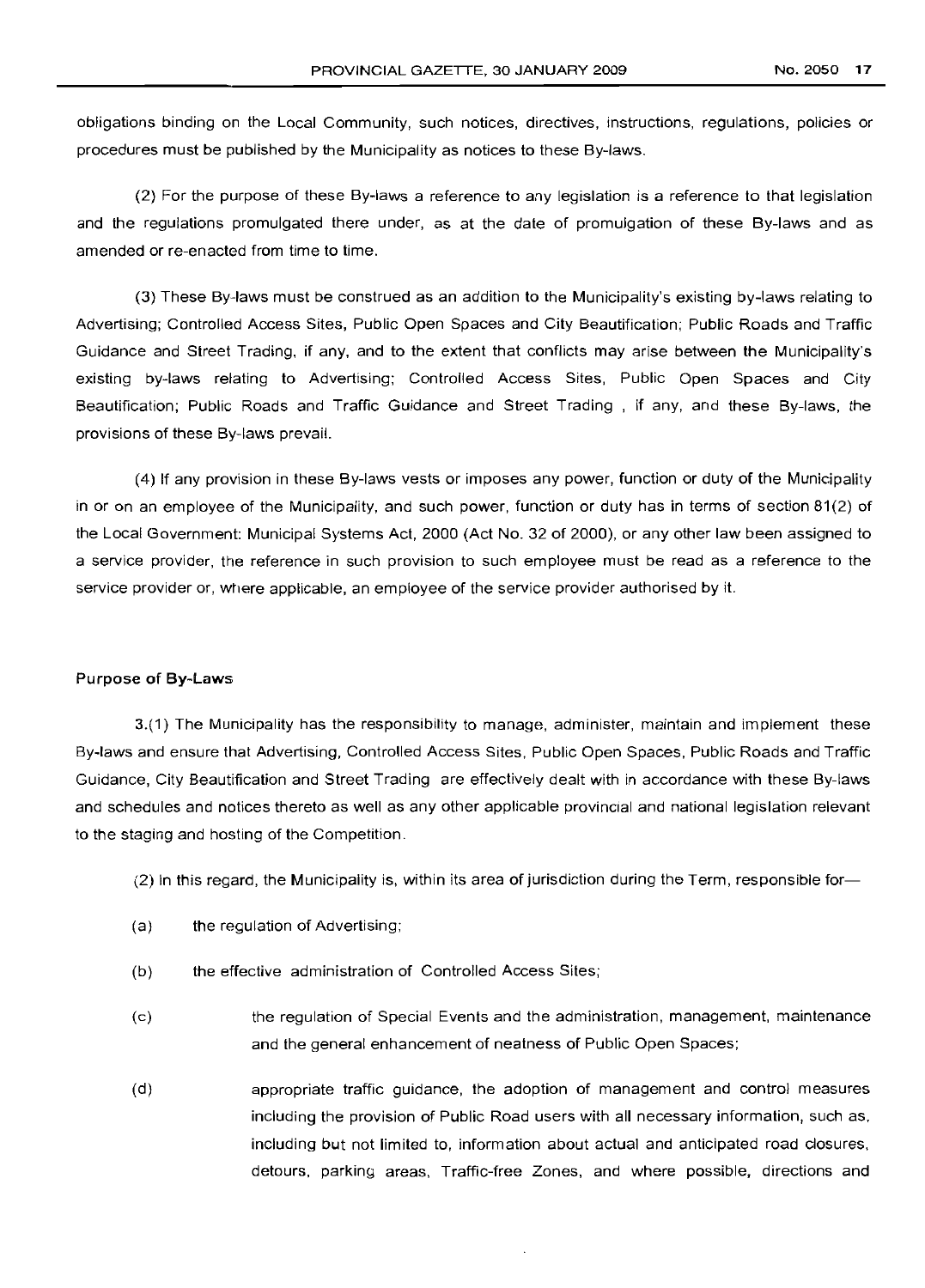suitable routes to and from Stadiums and Official Events to ensure the orderly and safe flow of traffic; and

(e) the regulation of Street Trading.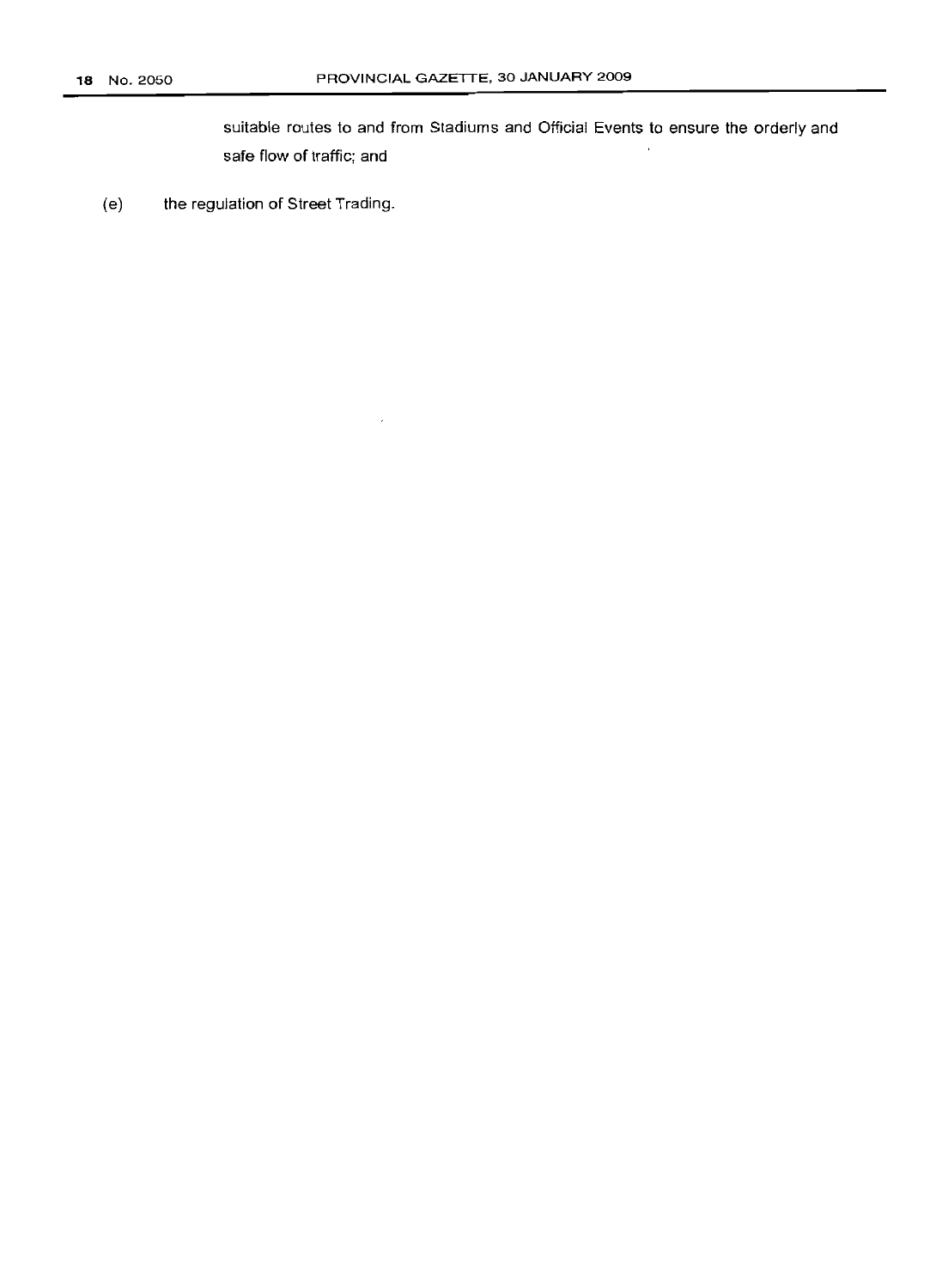## **CHAPTER 2**

## **ADVERTISING**

## **General Prohibitions**

4.(1) A person may not, except with the prior approval of the Municipality, conduct any advertising activity on any Public Advertising Media-

- (a) during the Final Draw and for a period of one week immediately prior to and one week immediately following the Final Draw;
- (b) during the period of the Competition and for a period of two weeks immediately prior to the first Match and two weeks immediately following the final Match,

in the following areas  $-$ 

- (i) within a one kilometre radius of the venue of the Final Draw, or of a Stadium or as demarcated by the Municipality;
- (ii) within a 100 (one hundred) meter radius of a FIFA Fan Park or as demarcated by the Municipality; and
- (iii) at any place visible from the principal public roads, as designated by the Municipality by means of appropriate signage, leading to the venue of the Final Draw or to a Stadium, and within two kilometres from the perimeter of the Final Draw venue or Stadium, as the case may be, or as demarcated by the Municipality.

(2) A person may not, except with the prior approval of the Municipality, and to the extent applicable and within the Municipality's jurisdiction, conduct any advertising activity on any Public Advertising Media--

- (a) during the Final Draw and for a period of two weeks immediately prior to the Final Draw;
- (b) during the period of the Competition and for a period of two weeks immediately prior to the first Match and two weeks immediately following the final Match,

in the following areas-

- (i) immediately outside or surrounding airports;
- (ii) in or immediately outside or surrounding main train stations; and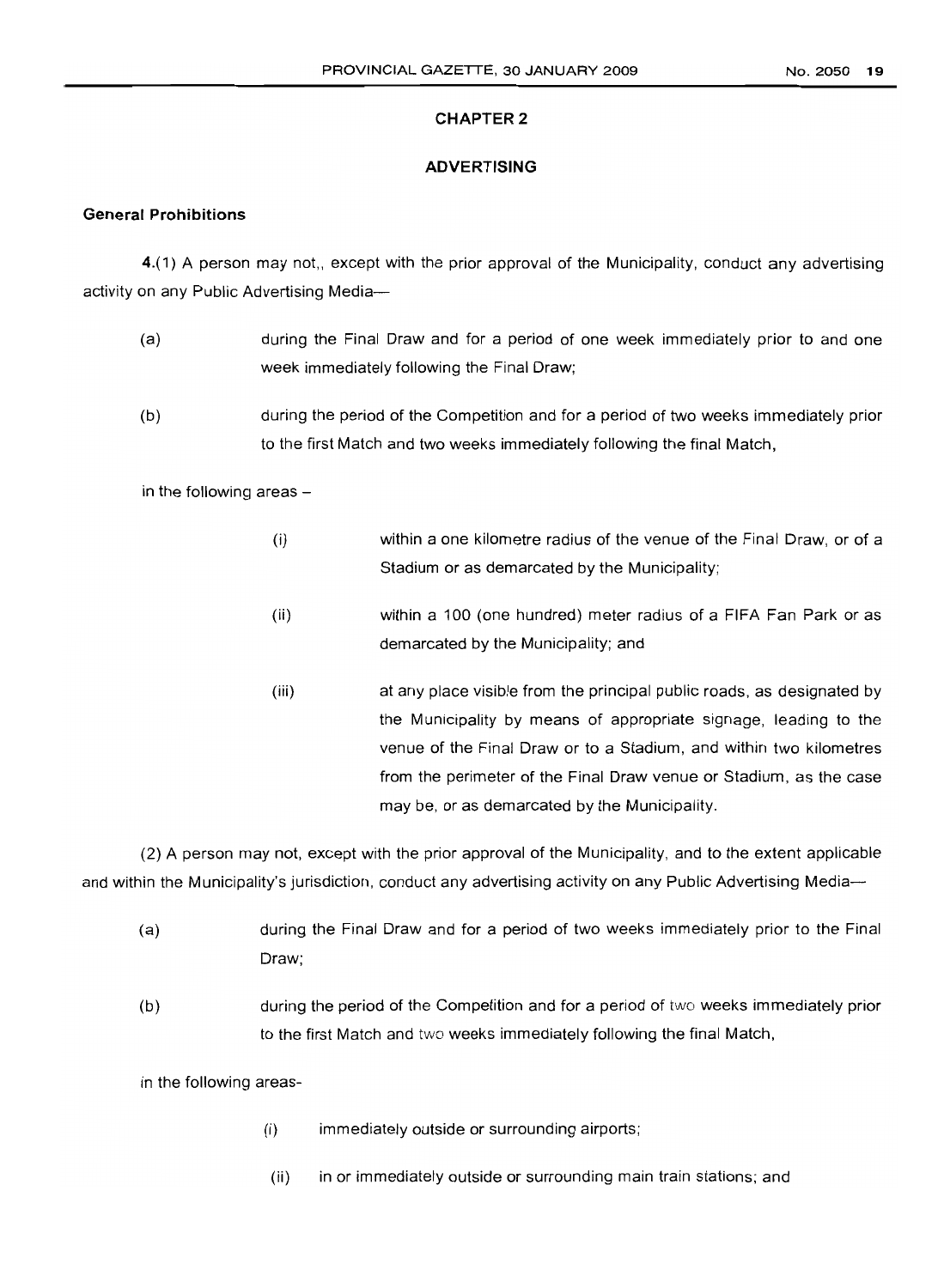- (iii) within one kilometre radius of the central business district of the area of jurisdiction of the Municipality or as demarcated by the Municipality; and
- (iv) to the extent the Municipality has jurisdiction, on the principal routes from the airport and main train stations to the central business district of the area of jurisdiction of the Municipality and to the Stadium.

(3) A person may not, during the Term, erect, maintain or display a Sign or a Billboard at a Controlled Access Site or within an Exclusion Zone, without the prior written approval of the Municipality.

## **Safety**

**5.** A person may not erect, maintain or display a Sign, a Billboard or an Advertising Structure in a Controlled Access Site or an Exclusion Zone which-

- (a) constitutes a danger to any person or property;
- (b) is so placed or contains an element which distracts the attention of drivers in a manner likely to lead to unsafe driving conditions;
- (c) is illuminated to the extent that it causes discomfort to or inhibits the vision of approaching pedestrians or drivers;
- (d) is attached to a road traffic sign or signal;
- (e) combined with a road traffic sign or signal obscures a road traffic sign or signal;
- (f) creates confusion with a road traffic sign or signal;
- (g) interferes with the functioning of a road traffic sign or signal or creates a road safety hazard;
- (h) obscures a pedestrian's or driver's view of pedestrians, road or rail vehicles and features of the road, railway or pavement such as junctions, bends and changes in width;
- (i) projects over a pedestrian or cycle circulation route, unless the Clear Height of such Sign is approved by the Municipality;
- (j) obstructs a fire escape or fire fighting equipment; or
- (k) is placed closer than the minimum clearance prescribed by the Municipality with regard to overhead power lines.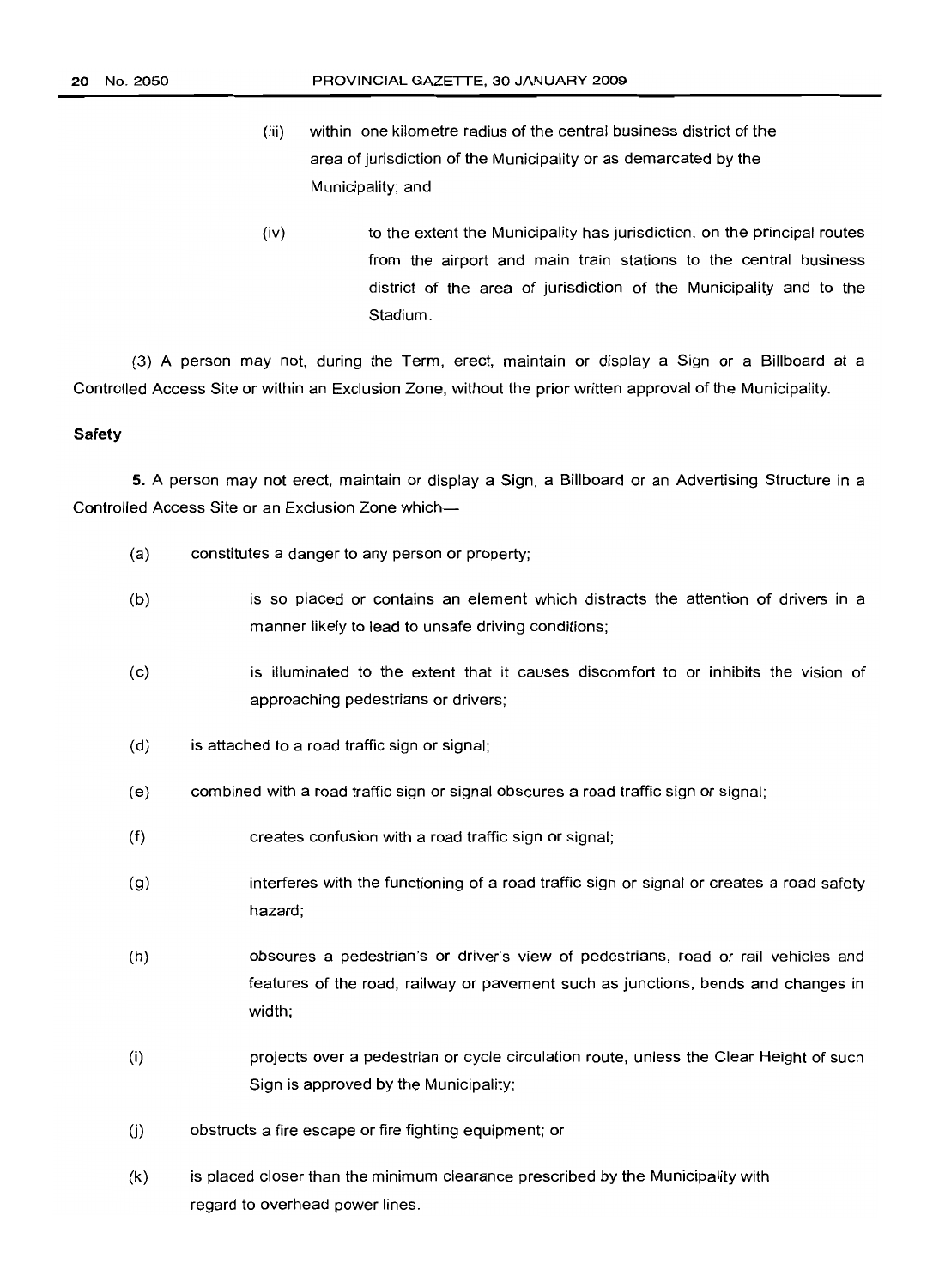## **Design and Construction**

6.(1) Advertising Structures in a Controlled Access Site or an Exclusion Zone must be designed and constructed according to applicable South African Bureau of Standards ("SASS") approved standards.

(2) Every Sign in a Controlled Access Site or an Exclusion Zone in which electricity is used, including electronic and illuminated Signs, must-

- (a) have power cables and conduits containing electrical conductors positioned and fixed in such a manner that they are not unsightly;
- (b) be designed in such a manner that the Sign is not a fire risk;
- (c) be provided with an external switch in an accessible position and at a height of at least three metres from the ground by means of which the electricity supply to the Sign may be switched off;
- (d) be wired and constructed in accordance with and subject to the provisions of all applicable laws and regulations; and
- (e) be installed and erected by a qualified electrician.

(3) A person may not erect, maintain or display a Sign, Billboard or an Advertising Structure in a Controlled Access Site or an Exclusion Zone which interferes with or is detrimental to the functioning of the natural environment.

## **Maintenance**

7. All Signs in Controlled Access Sites and Exclusion Zones must be maintained by their owners on a proper regular basis, and the owner must ensure that such signs are kept in a safe, neat and tidy manner.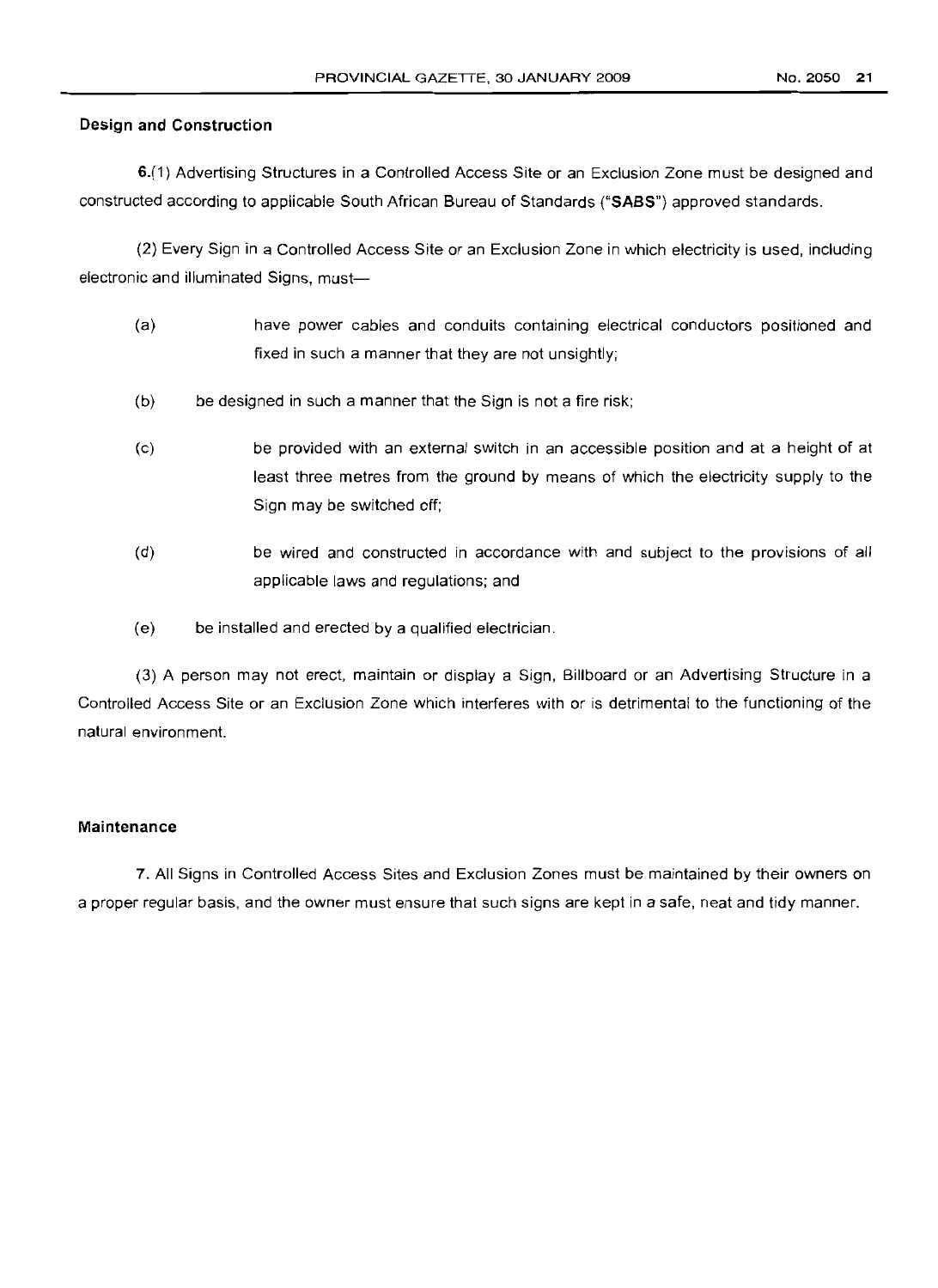## **CHAPTER 3**

## **CONTROLLED ACCESS SITES**

#### **Designation of Controlled Access Sites and Exclusion Zones**

8.(1) The Municipality may designate an area referred to in the definition of "Controlled Access Site" as a Controlled Access Site.

(2) Designation of Controlled Access Sites must be indicated to the Local Community by means of signage, notice in the newspapers or in the Government or Provincial Gazette.

(3) The Municipality may designate an area, referred to in the definition of "Exclusion Zone", which falls within its jurisdiction, as an Exclusion Zone.

(4) Designation of Exclusion Zones must be indicated to the Local Community by means of signage, notice in the Government or Provincial Gazette or newspapers.

## **General Prohibition applicable to Controlled Access Sites**

#### 9. A person may not---

- (a) smoke, eat, drink or sleep in any Controlled Access Site where these activities are forbidden;
- (b) interfere with any works being carried out, including but not limited to, installation of equipment, plant or infrastructure located within or upon a Controlled Access Site;
- (c) remove any object or part thereof or any fixture, fitting or equipment from a Controlled Access Site;
- (d) bring any animal except guide dogs or animals assisting Authorised Officials in the execution of their duties into any Controlled Access Site;
- (e) use abusive or otherwise objectionable language or behave in an abusive, objectionable or disorderly manner in a Controlled Access Site;
- (f) hamper, disturb, obstruct or harass any other person using or entering any Controlled Access Site;
- (g) damage or indirectly cause damage to any part of a Controlled Access Site or its contents or equipment;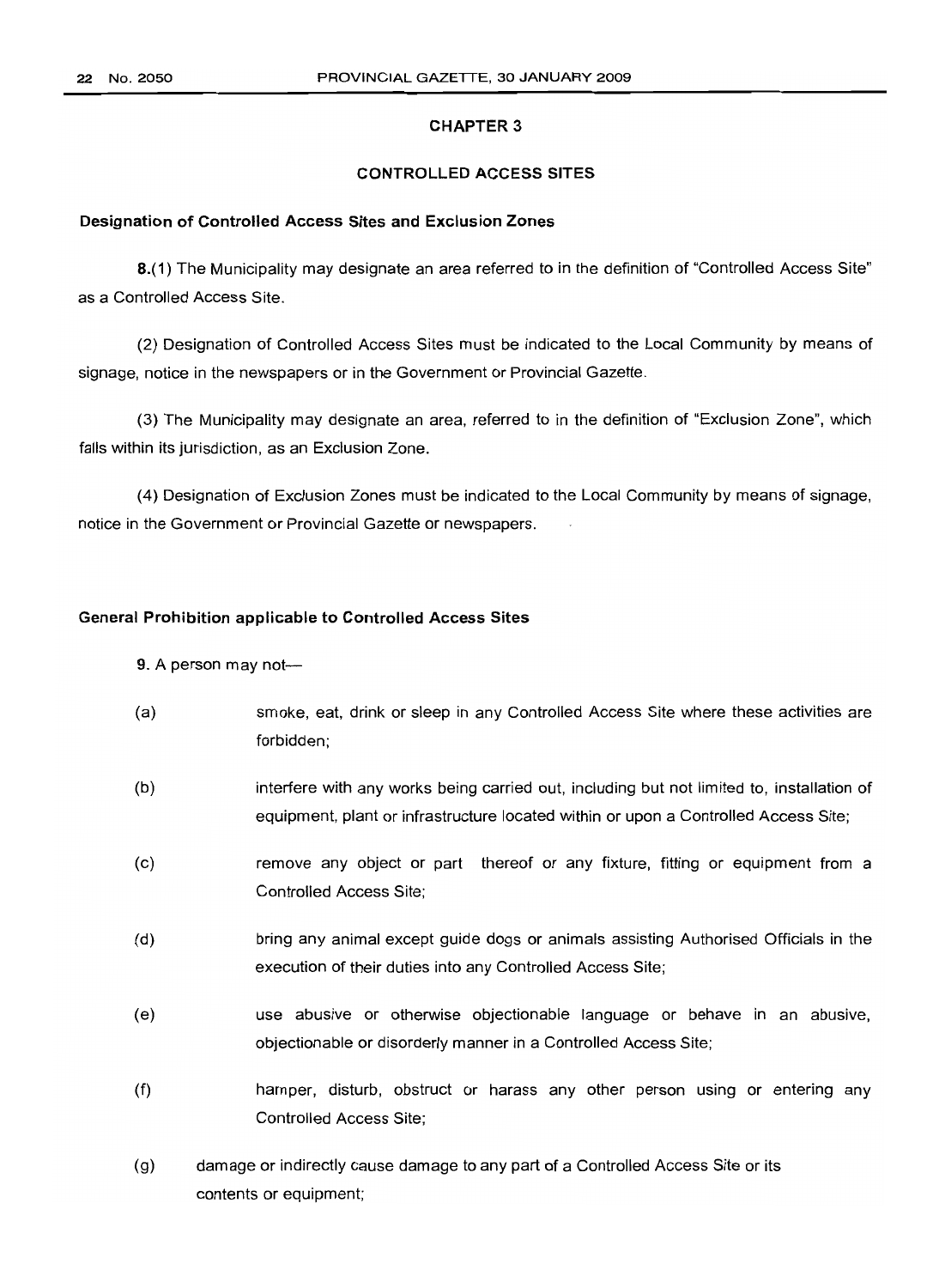- (h) spill or drop any substance that may cause danger or harm to any user of a Controlled Access Site;
- (i) commit any act of vandalism including but not limited to painting, defacing or marking any part of any Controlled Access Site;
- (j) lie, sit, stand, congregate or walk, in a manner that otherwise causes an obstruction of any nature whatsoever, within any Controlled Access Site;
- (k) tout or solicit a driver of a motor vehicle who parks a motor vehicle at a Controlled Access Site for the purpose of or under pretext of looking after or watching over the motor vehicle;
- (I) urinate, excrete or behave or act in a manner that may be considered an act of public indecency within any Controlled Access Site;
- (m) deposit or leave or cause to be left any object which may endanger or cause harm to or be a Nuisance to any user of a Controlled Access Site;
- (n) carry, brandish or otherwise display or use within a Controlled Access Site any weapon, traditional weapon or any other object that may cause harm; or
- (0) throw any object, of any nature whatsoever, within or onto a Controlled Access Site.

## **Exclusion Zone**

10. A person may not conduct business activities on a Match day in the Exclusion Zone without the written approval of the Municipality.

## **CHAPTER 4**

## **PUBLIC OPEN SPACES AND CITY BEAUTIFICATION**

## **City Beautification for Competition**

11.(1) A person engaged in major construction during the Term which is visible to the public view and close to, major or concentrated transport centres or entertainment areas which will or may be used for the Competition, Controlled Access Sites and the Exclusion Zone, must take all necessary measures at their own cost to cover or conceal such construction sites from public view to the satisfaction of the Municipality.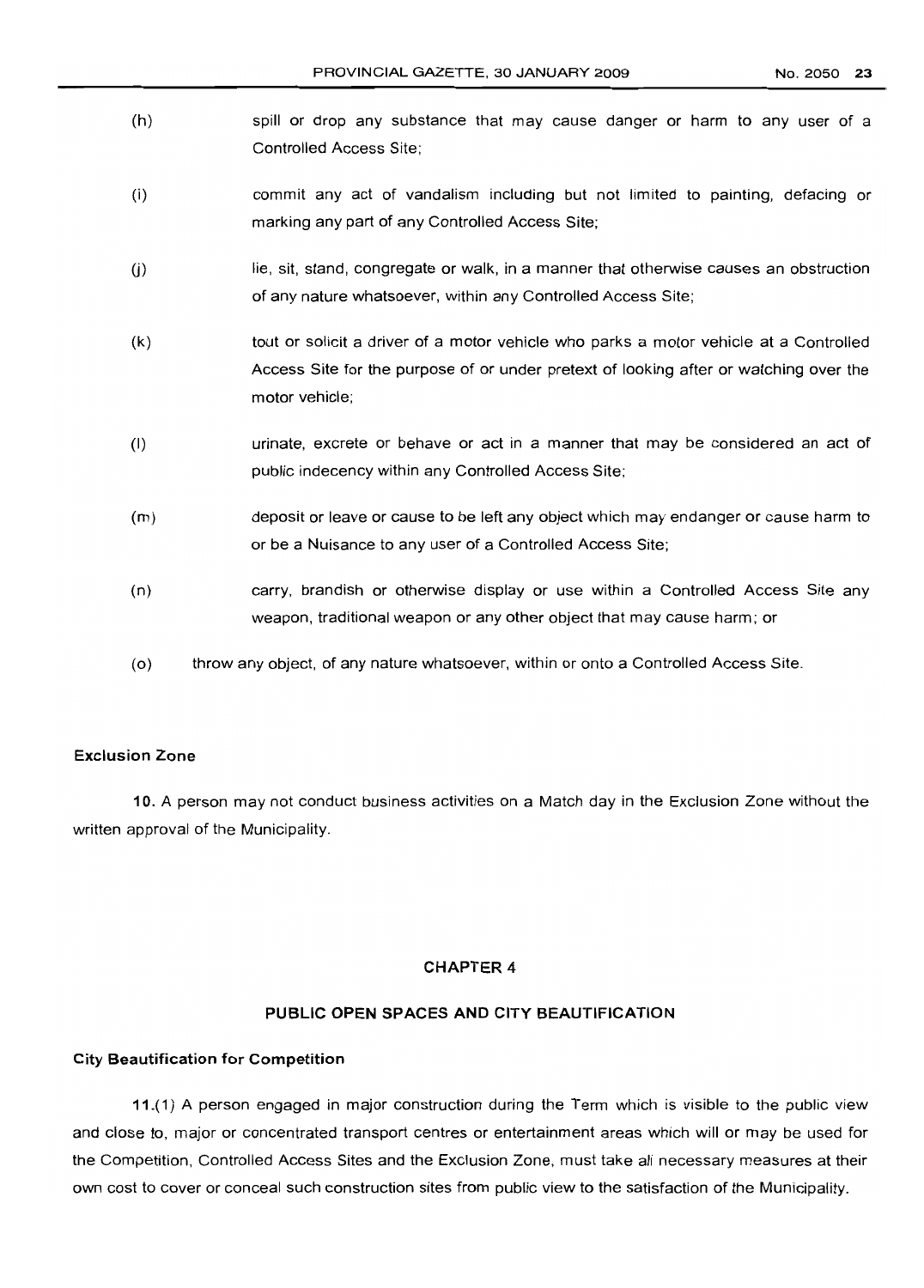(2) The Municipality may request the holder of an existing licence, permit, approval or other authorisation who undertakes a major public or major private construction works which is in progress at the start of the Competition, at any concentrated transport centre or entertainment area which will or may be used for the Competition, Controlled Access Sites and the Exclusion Zone, to suspend any such construction works for the whole or any part of the Term, without any obligation on the part of the Municipality to compensate such holder, provided that the period of any such suspension may be added to the duration of that licence, permit, approval or other authorisation following the termination of such suspension at the end of the Term.

(3) A person may not write, paint, or by any other means, display pictures, signs, writing or symbols in the area of jurisdiction of the Municipality during the Competition which in the reasonable opinion of the Municipality amounts to graffiti.

#### General **Prohibition**

- 12. A person may not at a Special Event or in a Public Open Space-
- (a) cause a Nuisance to other users of the Public Open Space;
- (b) use abusive or otherwise objectionable language or behave in an abusive, objectionable or disorderly manner towards any other user of a Public Open Space;
- (c) hamper, disturb, obstruct or harass any other person using or entering a Public Open Space;
- (d) damage or indirectly cause damage to any part of a Public Open Space or its infrastructure, plant, equipment, fixtures, fittings, buildings or structures;
- (e) smoke, eat, drink or sleep in a Public Open Space where these activities are forbidden;
- (f) spill or drop any substance that may cause danger or harm to any user of a Public Open Space;
- (g) interfere with any works being performed or the installation of any equipment, plant or infrastructure located within or upon a Public Open Space;
- (h) remove or damage any object or part of any fixture, fitting, equipment, plant or infrastructure from a Public Open Space;
- (i) commit any act of vandalism including but not limited to painting, defacing or marking any part of a Public Open Space or any infrastructure, plant, equipment,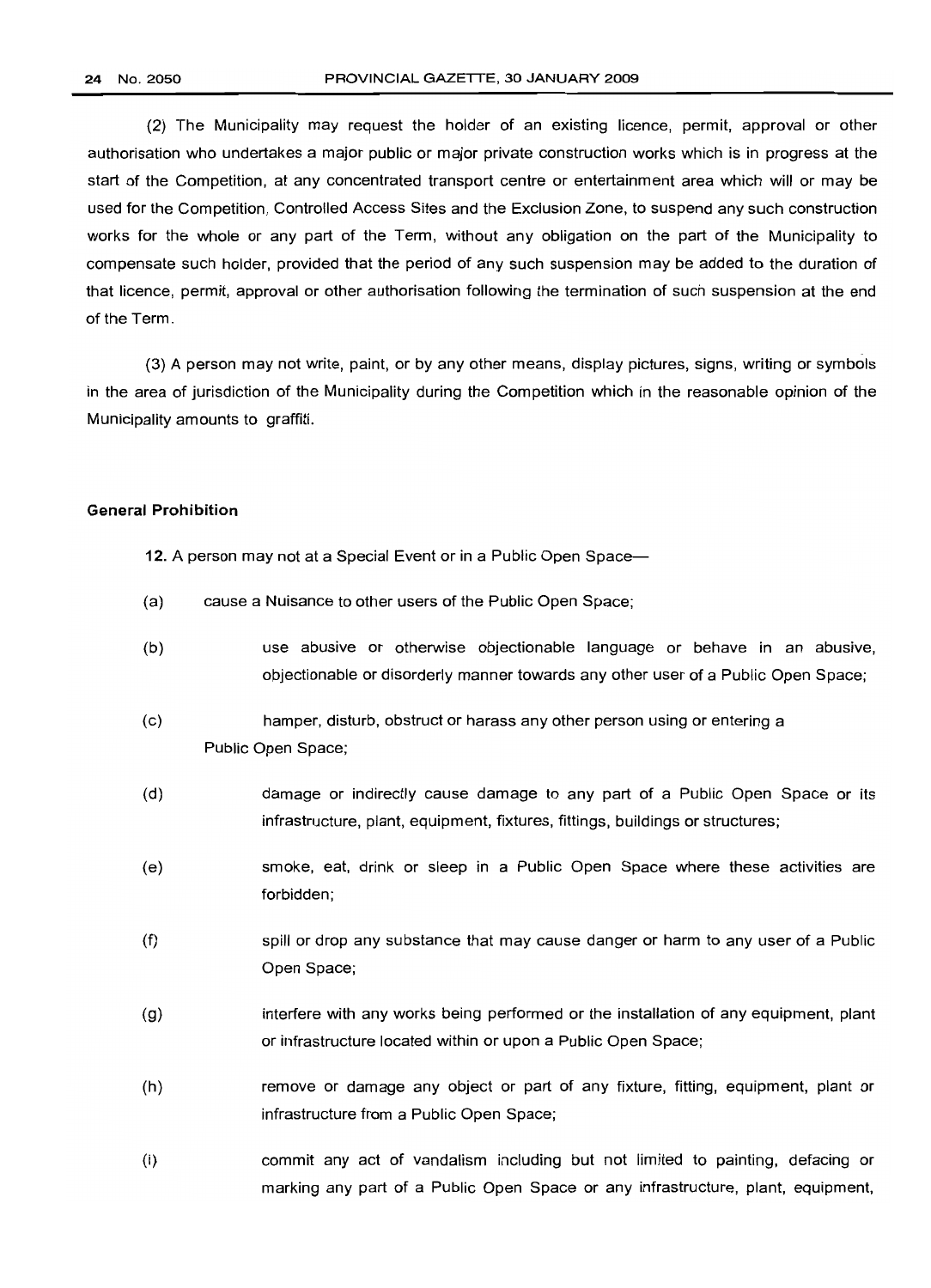fixtures, fittings, buildings or structures erected, constructed, installed or otherwise located within or upon a Public Open Space;

- U) lie, sit, stand, congregate or walk so as to cause a wilful obstruction, or otherwise cause any obstruction, of any nature whatsoever in a Public Open Space;
- (k) tout or solicit a driver of a motor vehicle who parks a motor vehicle at or immediately adjacent to a Public Open Space for the purpose of or under pretext of looking after or watching over the motor vehicle;
- (I) urinate, excrete or act in any manner that may be considered an act of public indecency in a Public Open Space;
- (m) beg or solicit money in a Public Open Space;
- (n) deposit or leave or cause to be left any object which may endanger or cause harm to any user of a Public Open Space;
- (0) carry, brandish or otherwise display or use within a Public Open space any weapon, traditional weapon or any other object that may cause harm;
- (p) throw any object, of any nature whatsoever, within or onto a Public Open Space;
- (q) unlawfully enter a Public Open Space to which access has been restricted or prohibited;
- (r) cause a Nuisance including play loud or offensive music;
- (5) bathe, wade, or swim in or wash himself, an animal or any object, including clothing, in any water body located within or upon a Public Open Space;
- (t) make, light or otherwise start a fire except in a facility specifically designed for and provided by the Municipality for that purpose; and
- (u) camp or reside;
- (v) perform any action prohibited in terms of any sign erected by the Municipality in a Public Open Space.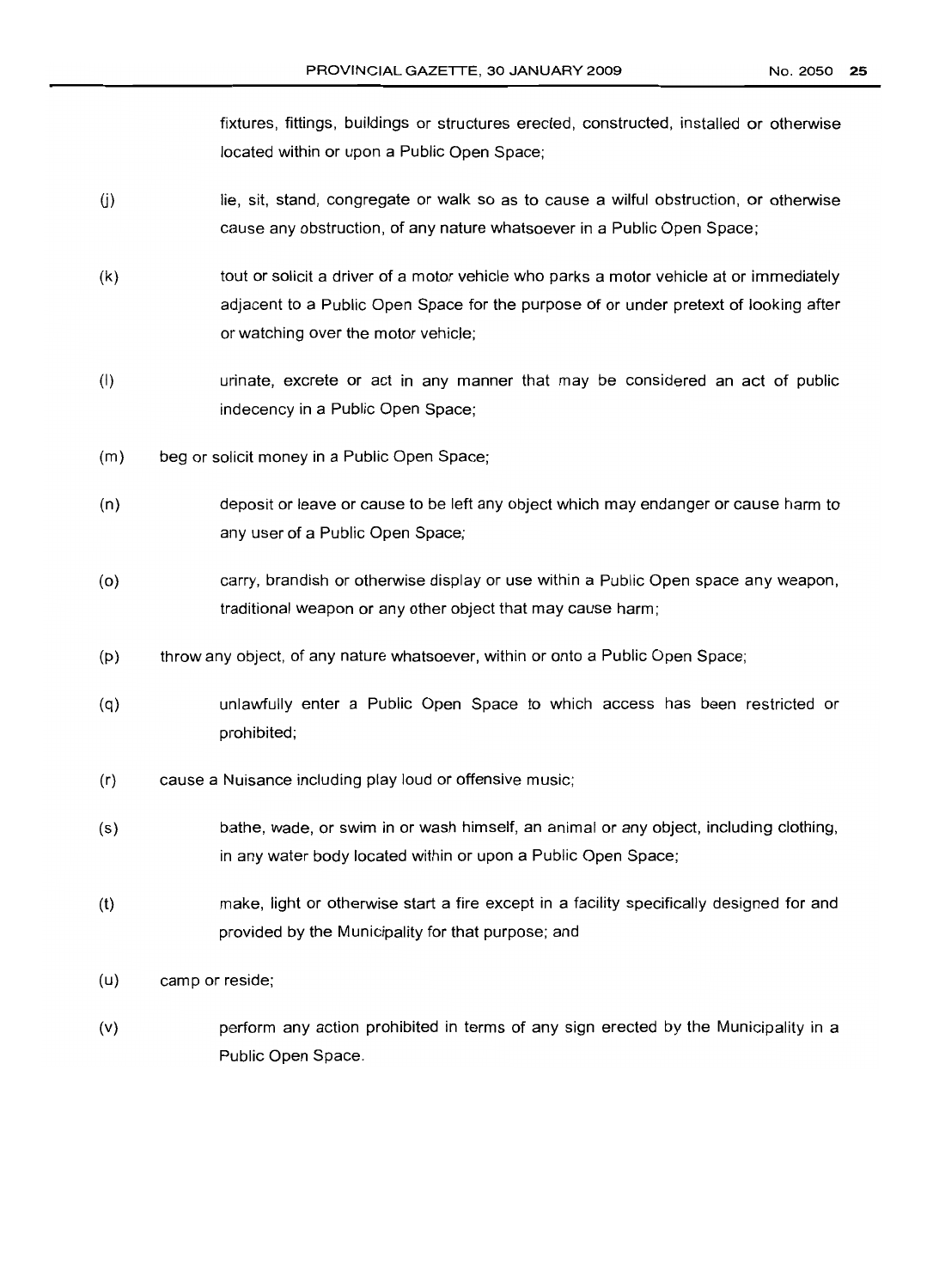## Access Restriction

13.(1) The Municipality may restrict the general access to and use of any Public Open Space in order to protect a Public Open Space or to reduce vandalism or the destruction of Municipality property at any Public Open Space.

(2) The Municipality may restrict the general access to and use of any Public Open Space in order to develop or undertake any activity which it reasonably considers necessary or appropriate to achieve the purposes of these By-laws in preparation for the Competition.

#### Waste

14. A person may not-

- (a) deposit, dump or discard any Waste, other than in a receptacle provided by the Municipality for that purpose, at a Public Open Space; or
- (b) pollute or deposit any Waste in a manner which may detrimentally impact on any water body located upon or within a Public Open Space.

#### Vehicles

#### 15. A person may not-

- (a) except at times specified and on roads or pathways provided by the Municipality, drive, draw or propel any vehicle other than a bicycle or a vehicular device used by a person with disability at a Public Open Space;
- (b) drive, draw or propel any vehicle of whatsoever nature in excess of 40 (forty) kilometres per hour within a Public Open Space; or
- (c) park any vehicle of whatsoever nature in a Public Open Space, except in designated area or other area where parking is otherwise permitted by the Municipality at a Public Open Space.

## Vegetation and Animals

16. A person may not, within a Public Open Space-

- (a) disturb, damage, destroy or remove any tree, shrub or other vegetation;
- (b) affix, place, arrange or create any Advertisement of whatever nature anywhere within a Public Open Space;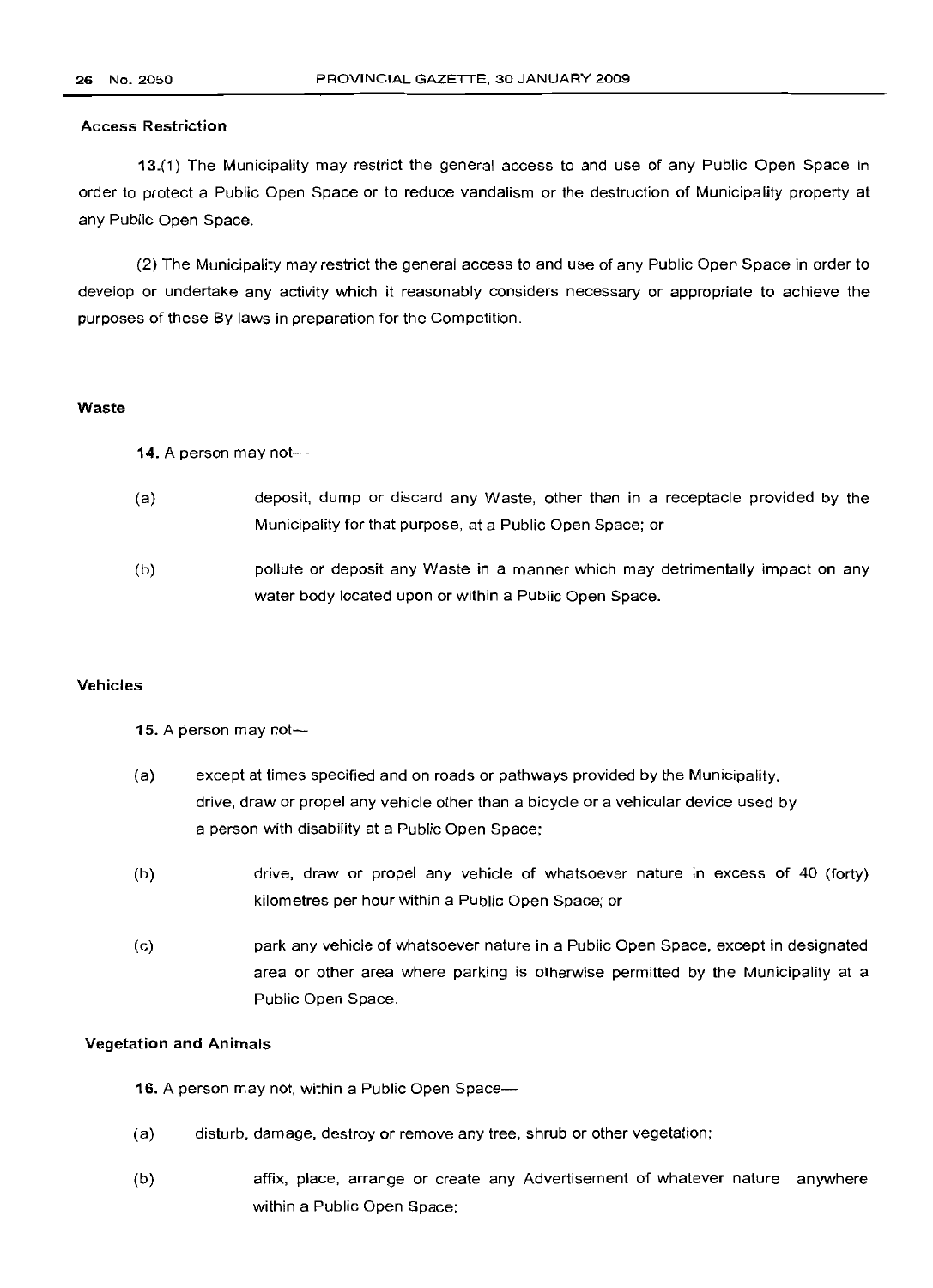- (c) plant any vegetation;
- (d) alter the slope or drainage pattern so as to interfere with the access of water, air or nutrients to any tree or other plant;
- (e) capture or attempt to capture, chase, shoot at, injure, throw objects at, tease, molest or in any other way disturb any animal, fish, or bird or its nest or egg;
- (f) ride a horse, except-
	- $(i)$  in an area designated by the Municipality for that purpose; and
	- (ii) a person who in the performance of his or her official duties, patrols such Public Open Spaces on horseback;
- (g) walk, carry, ride or bring an animal other than a horse or dog, provided that the presence of such horse or dog is not prohibited within such Public Open Space;
- (h) walk any dog unless-
	- (i) walking a dog in such a Public Open Space is permitted by the Municipality; or
	- (ii) such dog, while walking within a Public Open Space remains at all times under the control of a person walking such dog.

## **Selling and Special Events**

17.(1) A person may not, within a Public Open Space-

- (a) use the Public Open Space in a way that unfairly restricts or prevents other users of the Public Open Space from enjoying that Public Open Space; or
- (bO except within a Public Open Space or part thereof which has been let to a person by the Municipality for that purpose, sell, hawk, offer or display any goods or articles for sale or hire.

(2) A person may not undertake any event or a Special Event at a Public Open Space or in its surrounding vicinity, which will or may be used for the purposes of the Competition unless specifically authorised by the Municipality.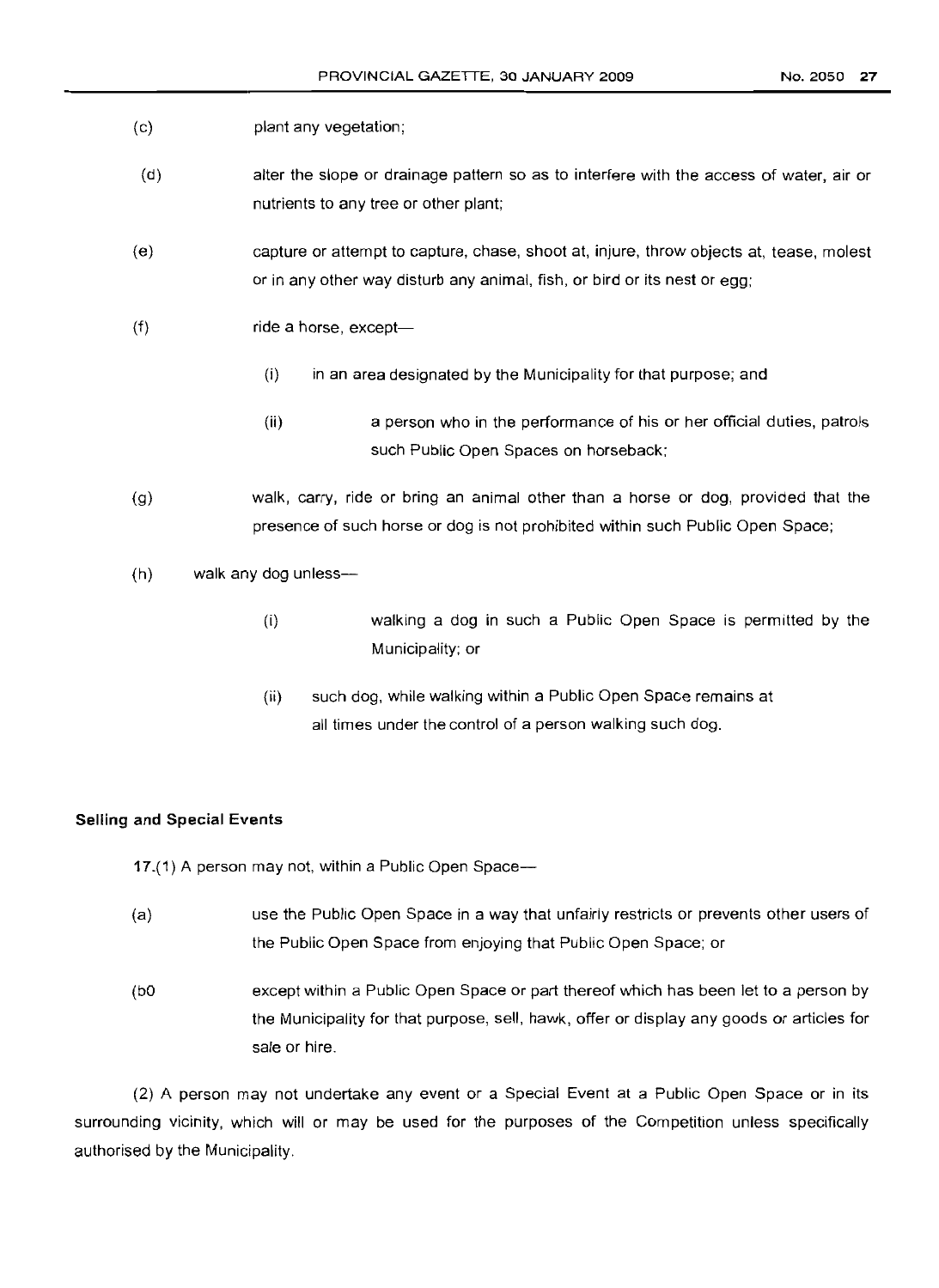## **CHAPTER 5**

## **PUBLIC ROADS AND TRAFFIC GUIDANCE**

## **General Prohibition in respect of Public Roads**

18.(1) A person may not during the Competition--

- (a) erect or cause, or permit to be erected, or place any object including any banner, rope, wire, cord, pole, barbed-wire fence, railing, paling, wall or any other barrier or obstruction of any nature whatsoever upon, under, over or across any Public Road;
- (b) use any material or goods that are likely to cause any damage or harm to any part of a Public Road or to harm any of its users including but not limited to pedestrians, cyclists, motorcyclists and motorists;
- (c) spill or drop any substance on or over or across a Public Road including but not limited to discharging any water, chemical or oil substance, that may in any way endanger or harm any road users including but not limited to pedestrians, cyclists, motorcyclists and motorists;
- (d) interfere with any works being carried out by the Municipality or any authorised service provider or third party on a Public Road or in relation to any municipal services including digging holes, trenches, pits or tunnels on or under any Public Road; or painting, defacing or marking any Public Road;
- (e) commit any act of vandalism including but not limited to painting, defacing or marking any part of a Public Road;
- (f) hamper, disturb, obstruct or harass any Public Road user including but not limited to any pedestrian, cyclist, motorcyclist or motorist using or entering any Public Road;
- (g) cause any animal to stray or walk onto a Public Road, excluding guide dogs and animals assisting an Authorised Official in law enforcement duties;
- (h) tout or solicit a driver of a motor vehicle who parks a motor vehicle in a Public Road at or near a place of entertainment for the purpose of or under pretext of looking after or watching over the motor vehicle;
- (i) urinate, excrete or behave in a manner that may be considered an act of public indecency on a Public road or within any Controlled Access Site.;
- (j) beg on a Public Road.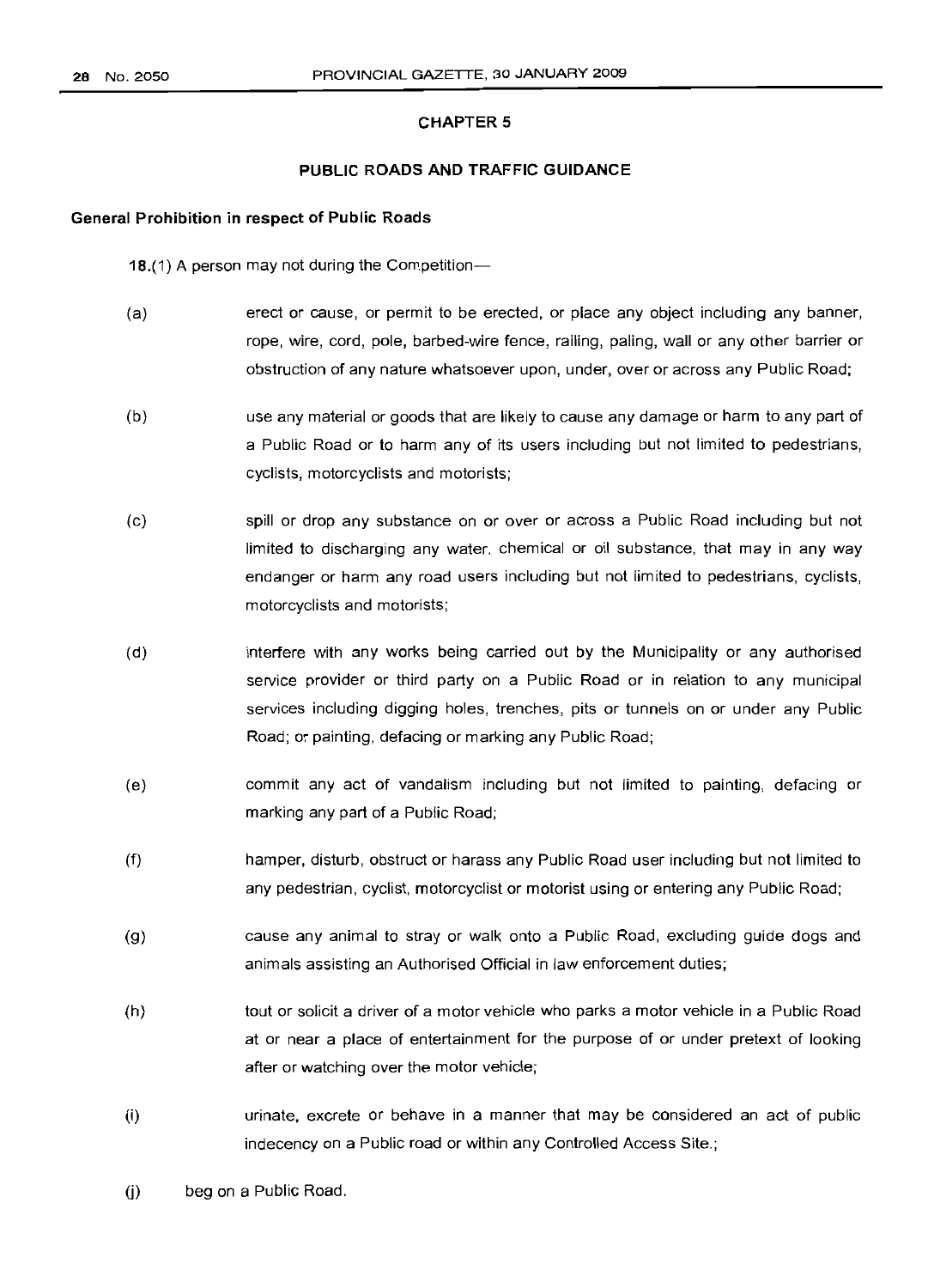NO.2050 **29**

(2) A person may not during the Competition, without the approval of the Municipality-

- (a) push or otherwise convey any Trolley on a Public Road within an Exclusion Zone or at a Controlled Access Site;
- (b) deposit or leave or cause to be left any sand, stone, earth, bricks, timber, lime, cement or other building or excavated material of whatsoever nature on any portion of a Public Road; or
- (c) park or leave any vehicle of any nature whatsoever including but not limited to any car, bus, minivan, truck, bicycle, pedal-cycle, coaster, sled, motor cycle, caravan, trailer, cart, tractor or earth moving equipment, whether or not unattended, on any Public Road other than in a Demarcated Space.

## **General Prohibitions in Respect of Road Traffic Control**

19.(1) A person who is not an Authorised Official, may not direct any form of traffic by means of any visible or audible signal.

(2) A person may not drive a vehicle of any nature whatsoever including but not limited to any car, bus, minivan, truck, bicycle, pedal-cycle, coaster, sled, motor cycle, caravan, trailer, cart, tractor or earth moving equipment into or within a Traffic-free Zone or park any such vehicle in that Traffic-free Zone unless a prescribed notice authorising the presence of the vehicle in that Traffic -free Zone has been validly issued and obtained and is visibly displayed on the vehicle in the prescribed manner.

(3) A person travelling upon a pedal cycle, motor cycle, coaster, sled, roller-skates, or any other similar device may not cling to or attach himself or herself or such pedal cycle, coaster, sled, roller-skates or device to any other moving vehicle, on a Public Road.

(4) A person may not, except with the Approval of the Municipality where applicable, park or cause to be parked any vehicle of whatsoever nature in a Demarcated Space without paying the appropriate amount or inserting the appropriate token or card in the applicable Parking Meter for the required Parking Period.

(5) A person may not use or obstruct any emergency lane or any other special lane on any Public Road which has been demarcated by the Municipality for special use by the FIFA Delegation or any body, authority or person during the Term.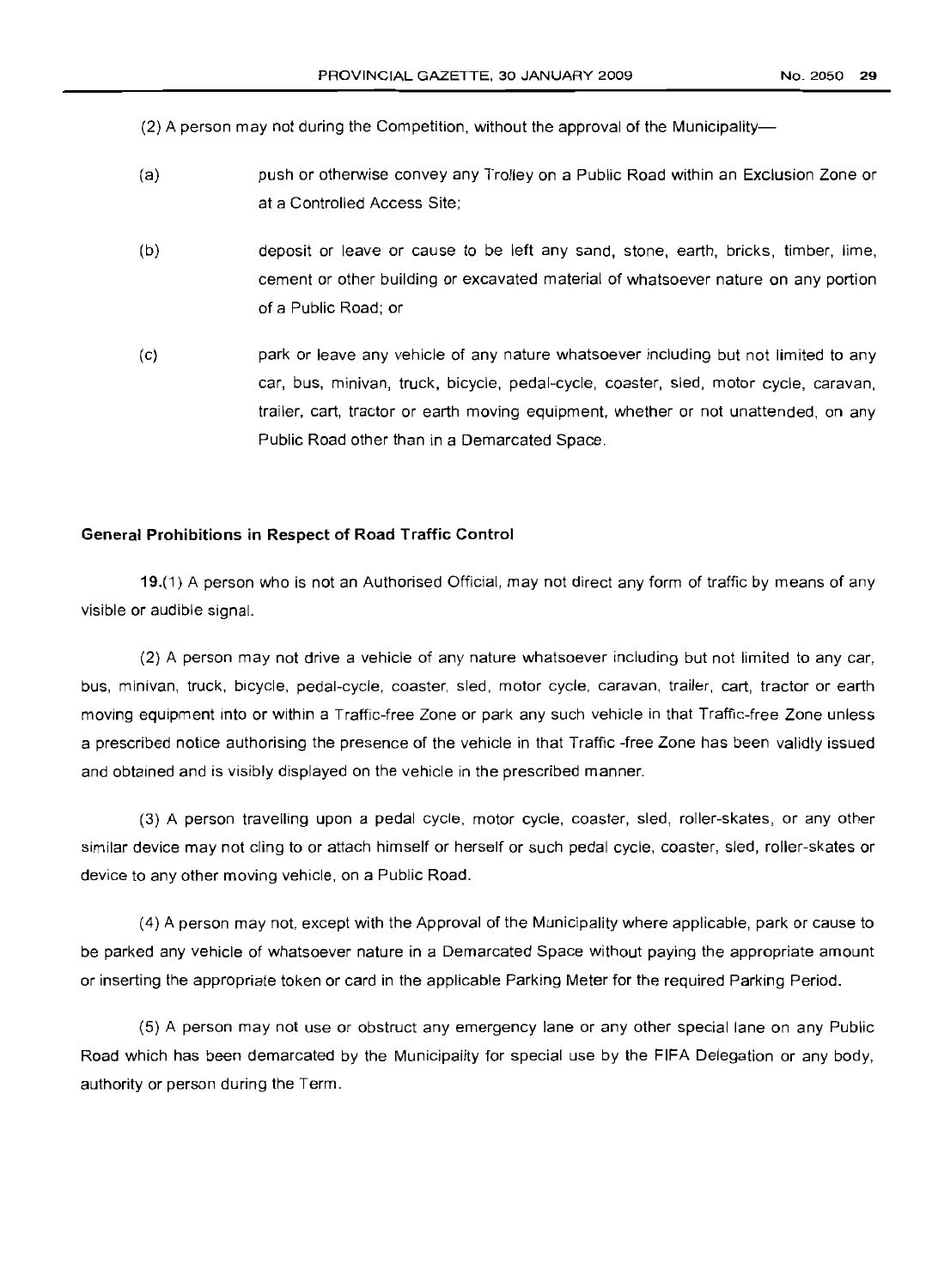## General Prohibitions in respect of parking

20. The Municipality may restrict public access to Demarcated Spaces and other parking areas in or around a Stadium or other Controlled Access Site on Match days or on the occurrence of Official Events, and in this regard the Municipality may-

- (a) restrict the right to use certain Demarcated Spaces and other parking areas inside the Stadium and immediately outside the entrances thereof, to the following persons-
	- (i) VIPs;
	- (ii) Teams; and
	- (iii) Match officials (including referees);
- (b) restrict the right to use certain Demarcated Spaces and other parking areas inside the Stadium perimeter as close as possible to the Stadium building and where required for the service providers to the following persons:
	- (i) the FIFA Delegation;
	- (ii) members of the LOC delegation;
	- (iii) Commercial Affiliates;
	- (iv) Broadcast Rights Holders;
	- (v) FIFA guests; and
	- (vi) services providers;
- (c) restrict the right to use certain Demarcated Spaces and other parking areas inside the Stadium to representatives of the Media and the Media shuttle service.

## Instruction by Authorised Official

21. An Authorised Official may, for purposes of implementing or giving effect to the Safety and Security Plan where the circumstances necessitate, and in the interests of ensuring or promoting traffic control or safety on a Match day-

- (a) instruct any person to refrain from using a Public Road; and
- (b) instruct any person to remove any vehicle of whatsoever nature, whether parked, stationary or in transit, from a Public Road.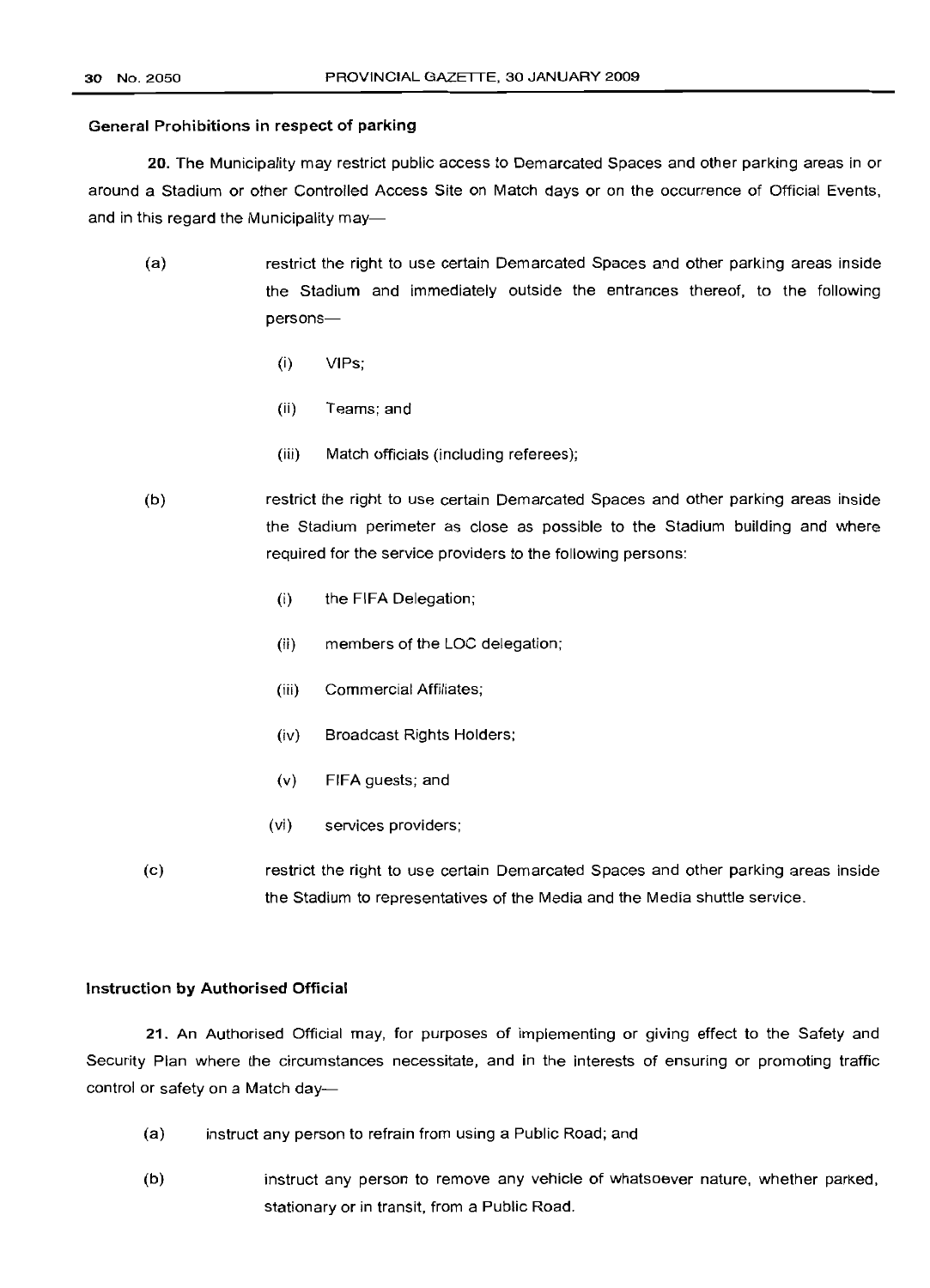## **Road closure action by Municipality**

22. The Municipality may, after giving appropriate notices as it may deem necessary, close temporarily any Public Road, street or thoroughfare vested in the Municipality for purposes of traffic control, management or guidance or for purposes of implementing or giving effect to the Safety and Security Plan whether or not in the vicinity of any Stadium, Official Event, FIFA Fan Park, Official Training Site, Exclusion Zone or Controlled Access Site.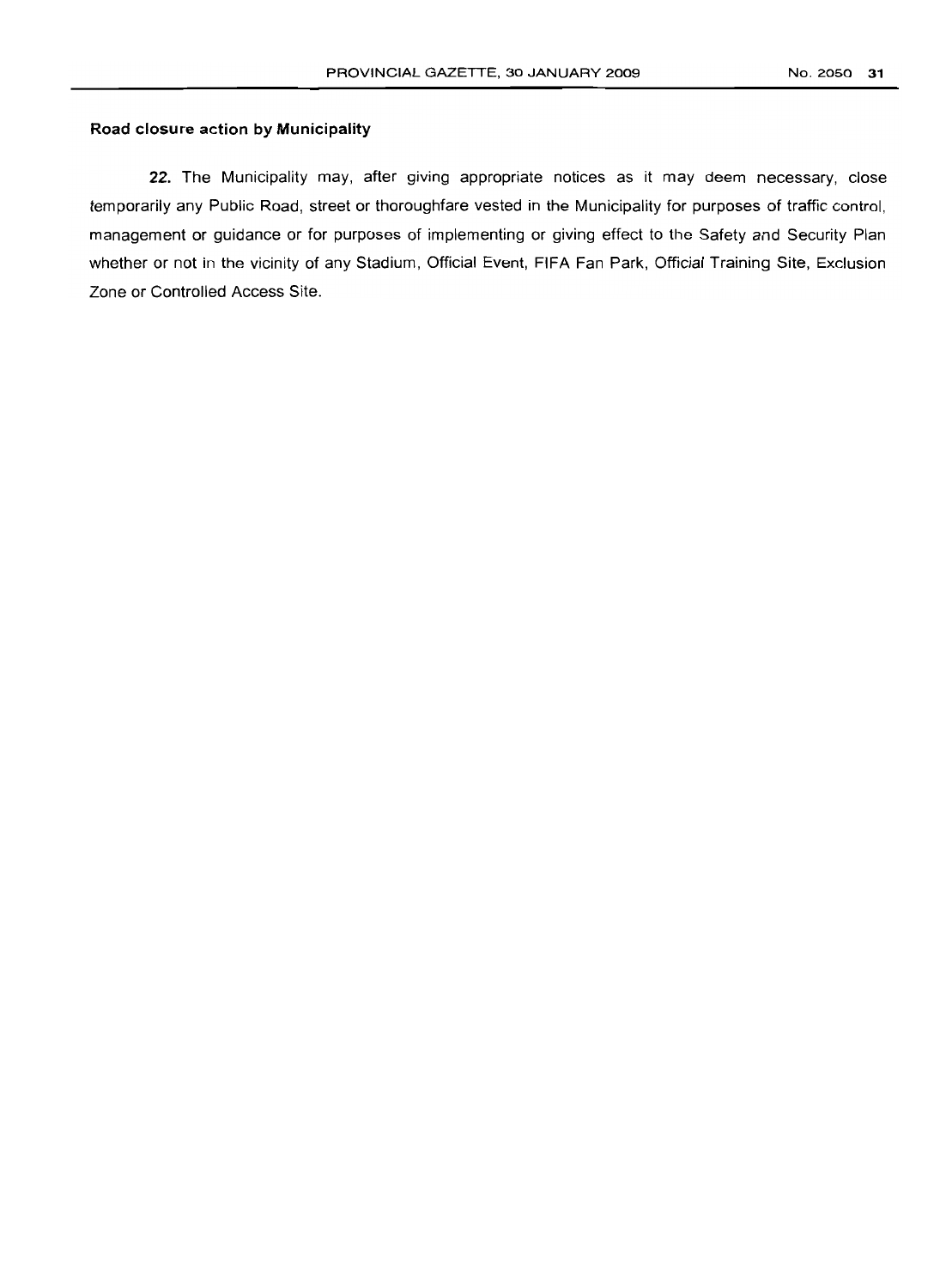## CHAPTER 6

#### STREET TRADING

#### Conduct of Street Traders in general and during course of Trading

23.(1) A Street Trader may not, for the Term-

- (a) occupy any part of a Public Road or Public Amenity with his or her property or Goods, except to the extent prescribed by the Municipality;
- (b) on conclusion of his or her daily business activities, leave any or all of his or her property and Goods in a Public Road or Public Amenity;
- (c) place his or her property or Goods on a Verge or Public Amenity except for the purposes of setting up a stall prior to commencing trade or for the purposes of conducting Street Trading;
- (d) place or stack his or her property and Goods in such a manner that they do or may constitute a nuisance or danger to any person or property, or are likely to injure any person or cause damage to property;
- (e) attach any object by any means to any Public Amenity, Verge, tree, parking meter, lamp-pole, electricity pole, telephone pole, telephone booth, post box, traffic sign, bench or any other Street Furniture in or on a Public Road or a Public Amenity;
- (f) make a fire in any place or in circumstances where it could cause injury or loss to a Person, building, vehicle, or Street Furniture, except Street Traders that are in possession of a Street Trading permit, authorizing them to prepare foodstuffs by utilizing open-flame fire or gas-fired implements;
- (g) sleep overnight at the place of his or her Street Trading business;
- (h) erect any structure for the purpose of providing shelter at the place of his/her Street Trading business;
- (i) interfere with the ability of a person using a Verge to view the goods displayed behind a shop display window, or obscure such goods from view;
- $U$  carry on business, or take up a position, or place his or her property on a portion of a Verge or Public Amenity, in contravention of a sign or notice erected or displayed by the Municipality for the purpose of these By-laws;
- (k) store his or her property or Goods in a manhole, storm water drain or a public toilet, bus or taxi shelter or under a publicly accessible tree;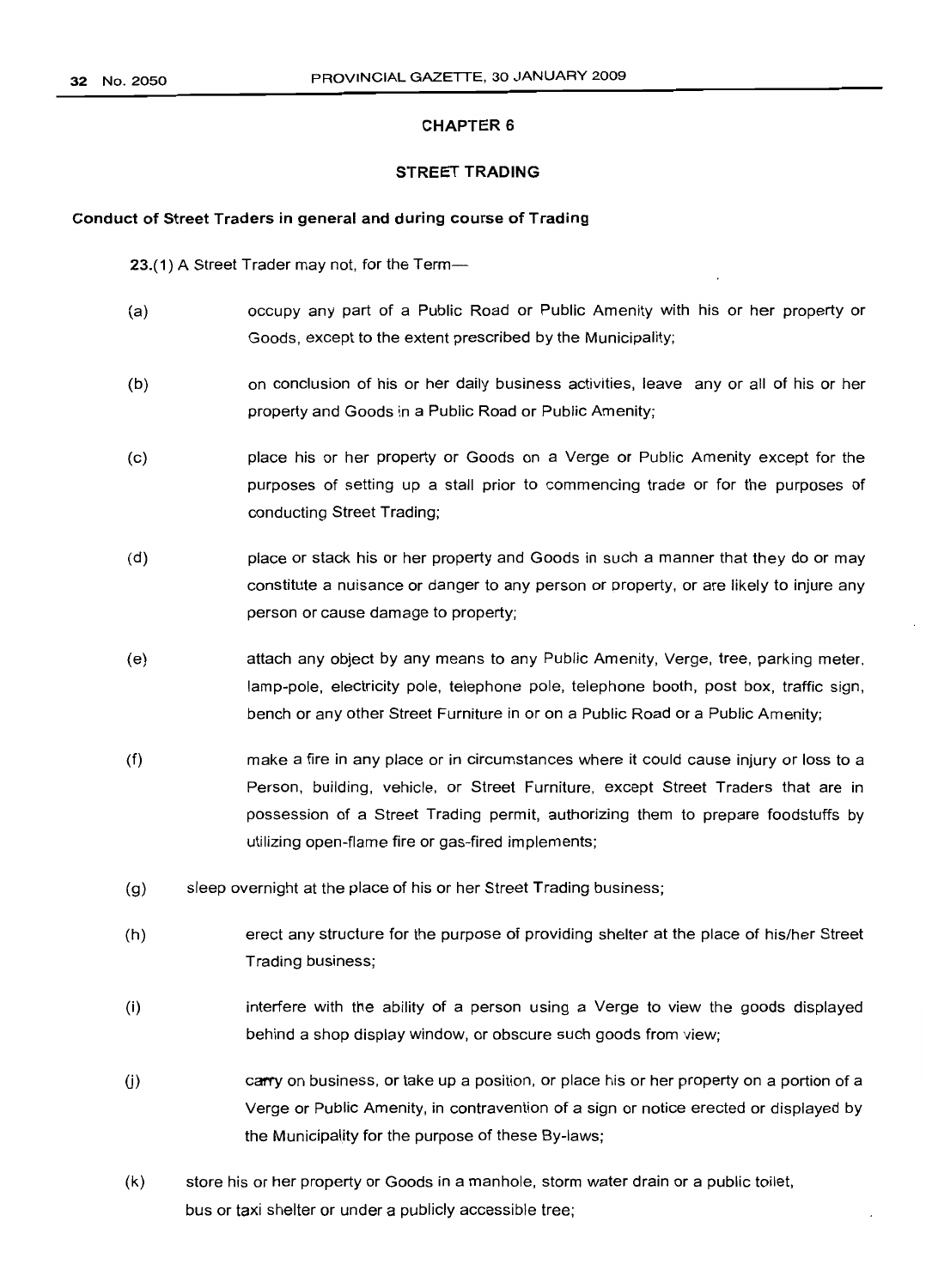- (I) carry on Street Trading in such a manner as to-
	- (i) create a Nuisance;
	- (ii) damage or deface the surface of a Public Road or Public Amenity or any public or private property;
- (m) create a traffic obstruction or obstruct access to pedestrian crossings, parking or loading bays or other facilities for vehicular traffic or pedestrians or ignore, disobey or refuse a request by an Authorised Official to remove his or her property and Goods so as to permit the carrying out of any work or service in relation to a Public Road or Public Amenity;
- (n) display his or her Goods or property on or in a Public Amenity except with the approval of the Municipality.

(2) A Street Trader must ensure that when liquefied petroleum gas is used during its activities of Street Trading the liquefied petroleum gas complies with appropriate standards and requirements applicable to the use of such gas.

## Conduct of a Street Trader with regard to ensuring place of trading is kept clean

24. A Street Trader must, for the Term-

| (a) | dispose of Litter generated by his or her business in whatever receptacle provided<br>by the Municipality for the public or at a dumping site of the Municipality;                                                                  |
|-----|-------------------------------------------------------------------------------------------------------------------------------------------------------------------------------------------------------------------------------------|
| (b) | not dispose of Litter in a manhole, storm water drain or other place not intended for<br>the disposal of Litter;                                                                                                                    |
| (c) | on request by an Authorised Official, move his or her Property and Goods so as to<br>permit the cleansing of the area or site where he or she is trading, or the effecting of<br>Municipal Services or for any other lawful reason; |
| (d) | ensure that no smoke, fumes or other substance causes Air Pollution;                                                                                                                                                                |
| (e) | ensure that no odour, or noise emanating from his or her activities causes a<br>Nuisance of any kind;                                                                                                                               |
| (f) | keep the area or site occupied by him or her for the purposes of such business in<br>a clean and sanitary condition;                                                                                                                |

(g) keep his or her property in a clean, sanitary and well maintained condition;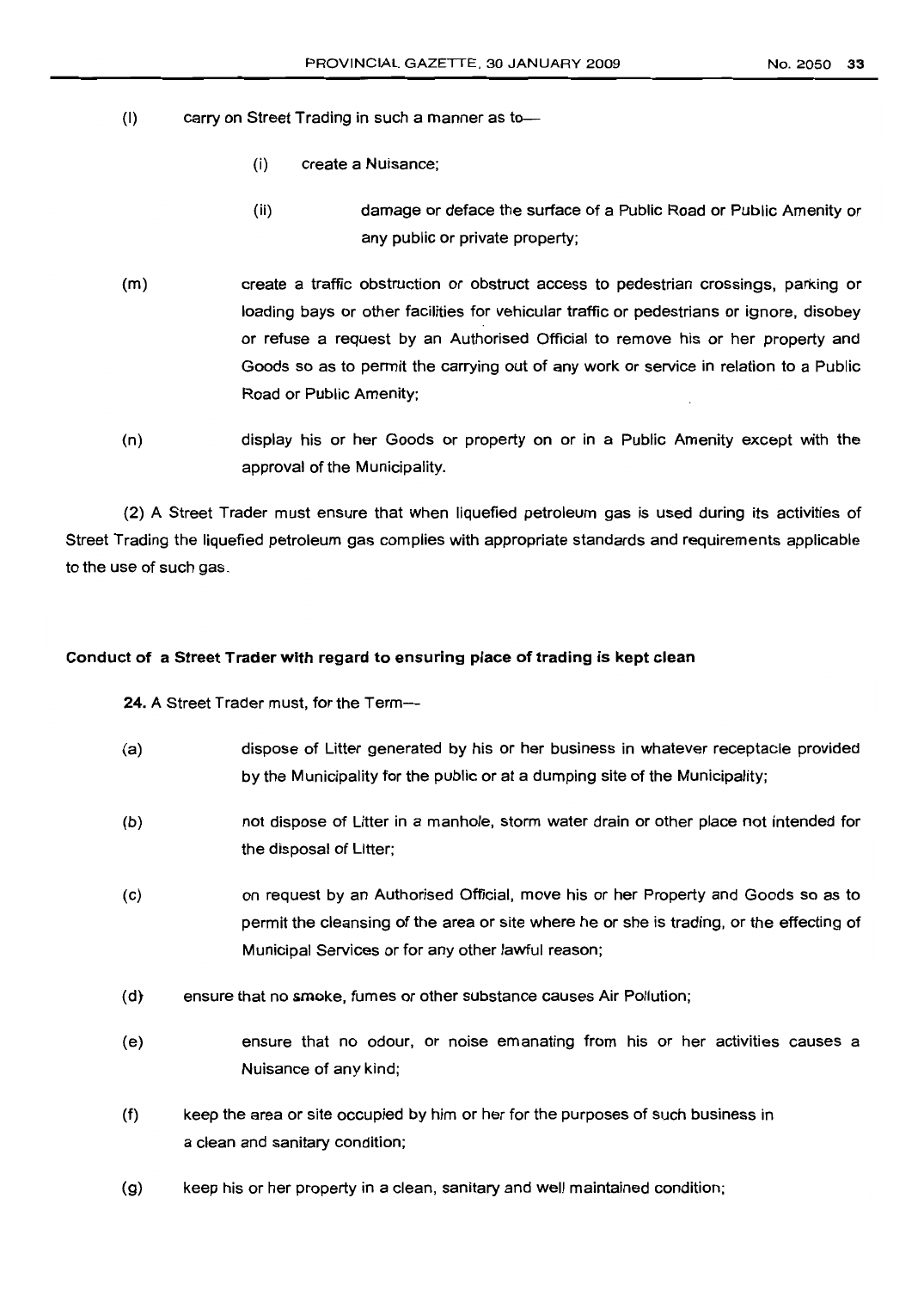- (h) take such precautions in the course of conducting his or her business as may be necessary to prevent the spilling onto a Public Road or Public Amenity, or into a storm water drain, of any fat, oil or grease or any other substance that may be harmful to the general public and users of the Public Road or Public Amenity; and
- (i) ensure that on conclusion of his or her business for the day, the area or site occupied by him or her for the purposes of trade is free of Litter and must do so within the prescribed periods of time.

## **Prohibition on Street Trading**

25.(1) A person may not, except with the prior written approval of the Municipality,

- (a) carryon the business of Street Trading at any Controlled Access Site or Exclusion Zone during the Term;
- (b) carryon the business of Street Trading in a Restricted Area;
- (c) carryon the business of Street Trading in a garden or park to which the public has a right of access.
- (2) A person may not carry on the business of Street Trading---
- (a) in a Prohibited Area;
- (b) on a Verge contiguous to an auto teller bank machine;

(c) except to the extent that the carrying on of such business is permitted by a sign erected or displayed by the Municipality and in compliance therewith, on a Verge contiguous to-

- (i) a building declared to be a heritage resource in terms of the National Heritage Resources Act, 1999 (Act No. 25 of 1999); except where special permission has been granted in terms of the same legislation;
- (ii) a building belonging to or occupied solely by the State or the Municipality;
- (iii) a church or other place of worship;
- (iv) a Public Amenity
- $(d)$  at a place where-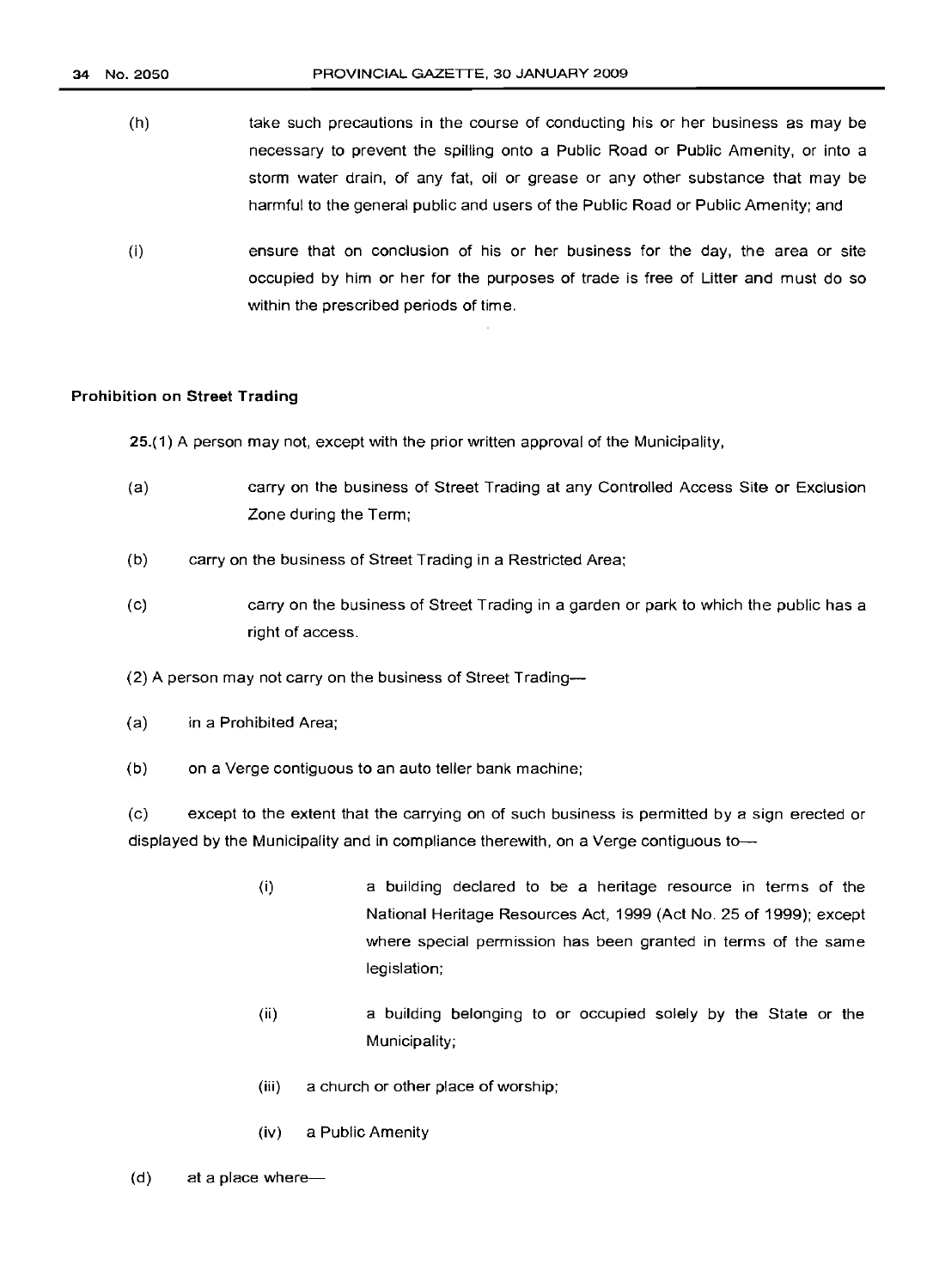- $(i)$  it causes obstruction of the entrance or exit from a building;
- (ii) it causes an obstruction of a fire hydrant; and
- (e) on that half of a Public Road contiguous to a building used for residential purposes if the owner or person in control or any occupier of the building objects to it;
- (f) on that half of a Public Road contiguous to a shop or that part of a building in which business is being carried on by a person who sells goods of the same nature as, or of a similar nature to, Goods being sold by the Street Trader if that person objects to it;
- (g) on a stand or in any area demarcated by Municipality in terms of section 6A(3)(b) of the Businesses Act, 1991 ( Act No. 71 of 1991), if he or she is not in possession of written proof that he or she has rented such stand or area from the Municipality or that such stand has been allocated to him; nor may he or she trade in contravention of the terms and conditions of such lease or allocation; and
- (3) The Municipality may prescribe the distance from a Controlled Access Site within which the

business of Street Trading may take place.

## **Restricted and Prohibited Trading Areas**

26.(1) The Municipality may, in terms of section 6(A)(2) of the Businesses Act, 1991 (Act No. 71 of 1991), declare any place within its area of jurisdiction as a Prohibited Area or a Restricted Area, with reference to-

- (a) certain specific periods during the Term;
- (b) the boundaries of Restricted Areas or Prohibited Areas;
- (c) the boundaries of a stand or area set apart for the purposes of carrying on the business of Street Trading;
- (d) any other category of restriction or prohibition against Street Trading, which the Municipality may prescribe.

(2) The Municipality may identify and demarcate any such Restricted Area or Prohibited Area in any manner it deems appropriate.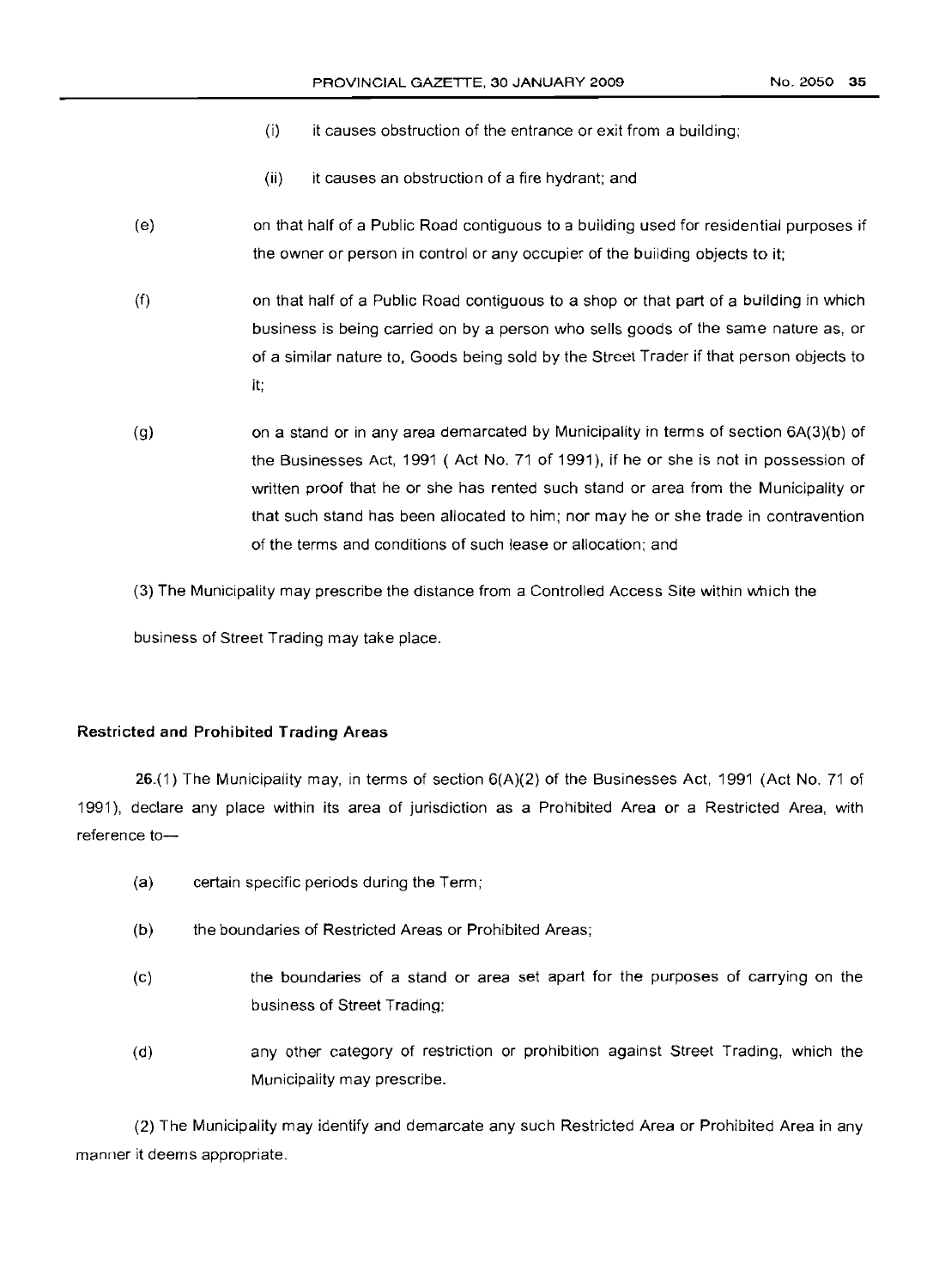### Prohibition on persons under the age of sixteen

27. A person under the age of sixteen years may not engage in the business of Street Trading in or near a Public Road or Public Amenity.

#### Vicarious Liability

28.(1) When a person who is an employee, subcontractor, agent or assistant of a Street Trader performs any act or omission which constitutes an offence in terms of these By-laws, the Street Trader is deemed to have committed the act or omission himself, herself or itself and is guilty of the same offence as the employee, subcontractor, agent or assistant unless he, she or it can prove that-

- (a) in committing the act or omission the employee, subcontractor, agent or assistant was acting without his, her or its permission or knowledge;
- (b) he, she or it took all reasonable steps to prevent the act or omission; and
- (c) it was not within the scope of authority of the employee, subcontractor, agent or assistant to perform such act or omission.

(2) Proof that prior instructions forbidding the act or omission were issued to the employee does not excuse the Street Trader from liability for the employee, subcontractor, agent or assistant's act or omission which amounts to a contravention of provisions of these By-laws.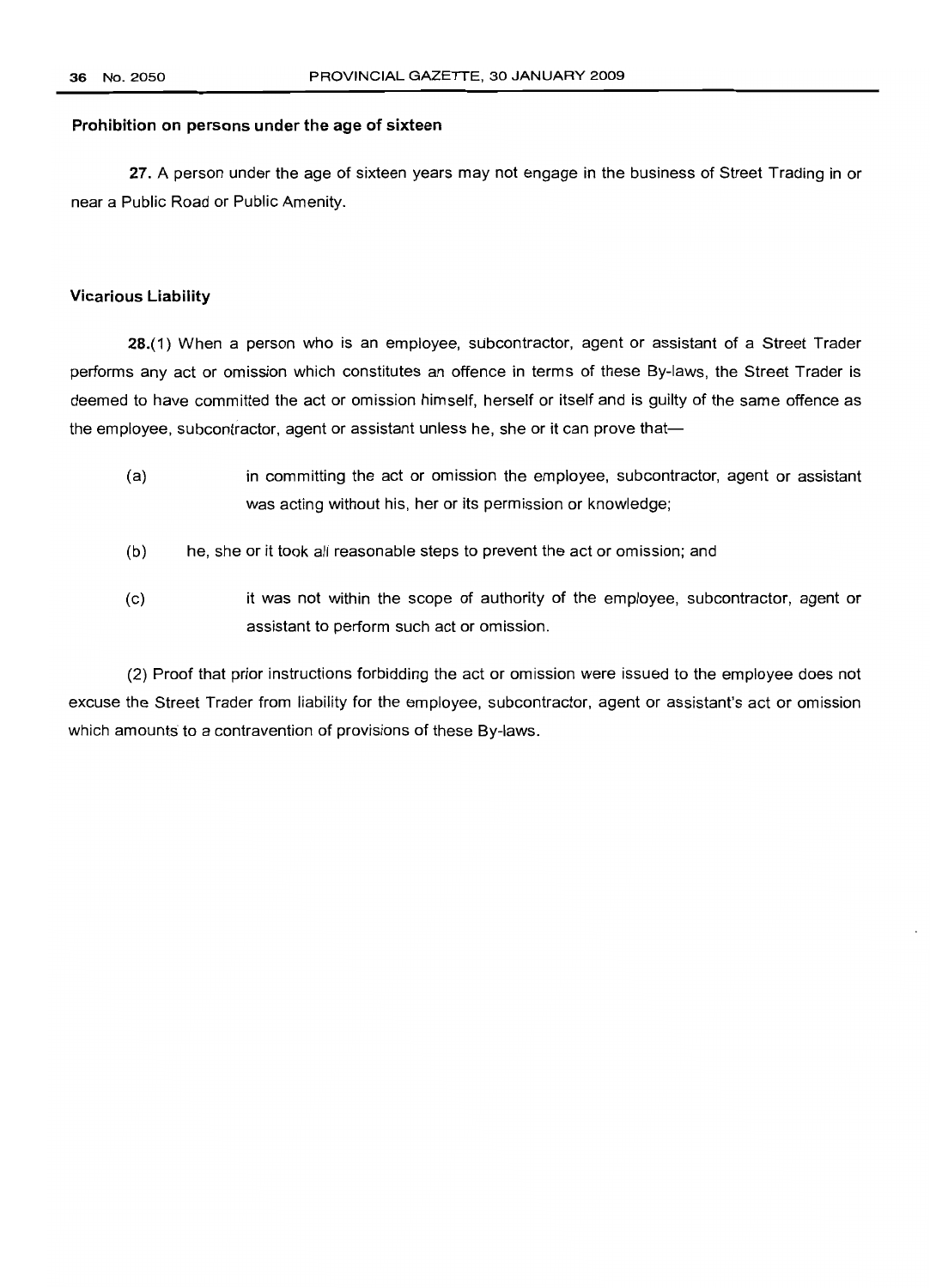#### CHAPTER 7

#### MISCELLANEOUS PROVISIONS

#### Powers of entry to inspect premises

29. An Authorised Official may, in relation to any Sign, Billboard, Advertising Structure or Advertisement erected, positioned or displayed in a Controlled Access Site, an Exclusion Zone or on any Public Advertising Media in the areas referred to in section 4(1 )(b)(i) and (ii), inspect the approval granted in respect of that Sign, Billboard, Advertising Structure or Advertisement, as the case may be.

#### Removal and impoundment of Signs

30.(1) The Municipality may, in relation to any Sign, Billboard, Advertising Structure or Advertisement erected, positioned or displayed in a Controlled Access Site, an Exclusion Zone or on any Public Advertising Media in the areas referred to in section  $4(1)(b)(i)$  and  $(ii)$ —

- (a) direct the Owner of a Sign, Billboard, Advertising Structure or Advertisement that wholly or partially projects over or encroaches on any boundary of a Premises, whether public or private, by notice to remove the projecting or encroaching part or the whole of the Sign immediately.
- (b) remove a Sign, Billboard or Advertisement or serve a notice on the responsible person to remove such Sign, Billboard or Advertisement if, in the opinion of the Municipality, such Sign, Billboard or Advertisement is detrimental to the environment or to the amenity of the neighbourhood, or is otherwise in contravention of these Bylaws;

(2) The Municipality is not obliged to compensate any person for loss or damage resulting from

the removal of such a Sign, Billboard or Advertisement.

(3) If a Sign, Billboard, Advertising Structure or Advertisement in the reasonable opinion of the

Municipality, constitutes a danger or is obscene the Municipality may, without serving any notice,

carry out the removal of such Sign.

(4) Any costs incurred by the Municipality in removing, storing, or undertaking alterations to a Sign, Billboard, Advertising Structure or Advertisement may be recovered from the Owner of the Sign, Billboard, Advertising Structure or Advertisement;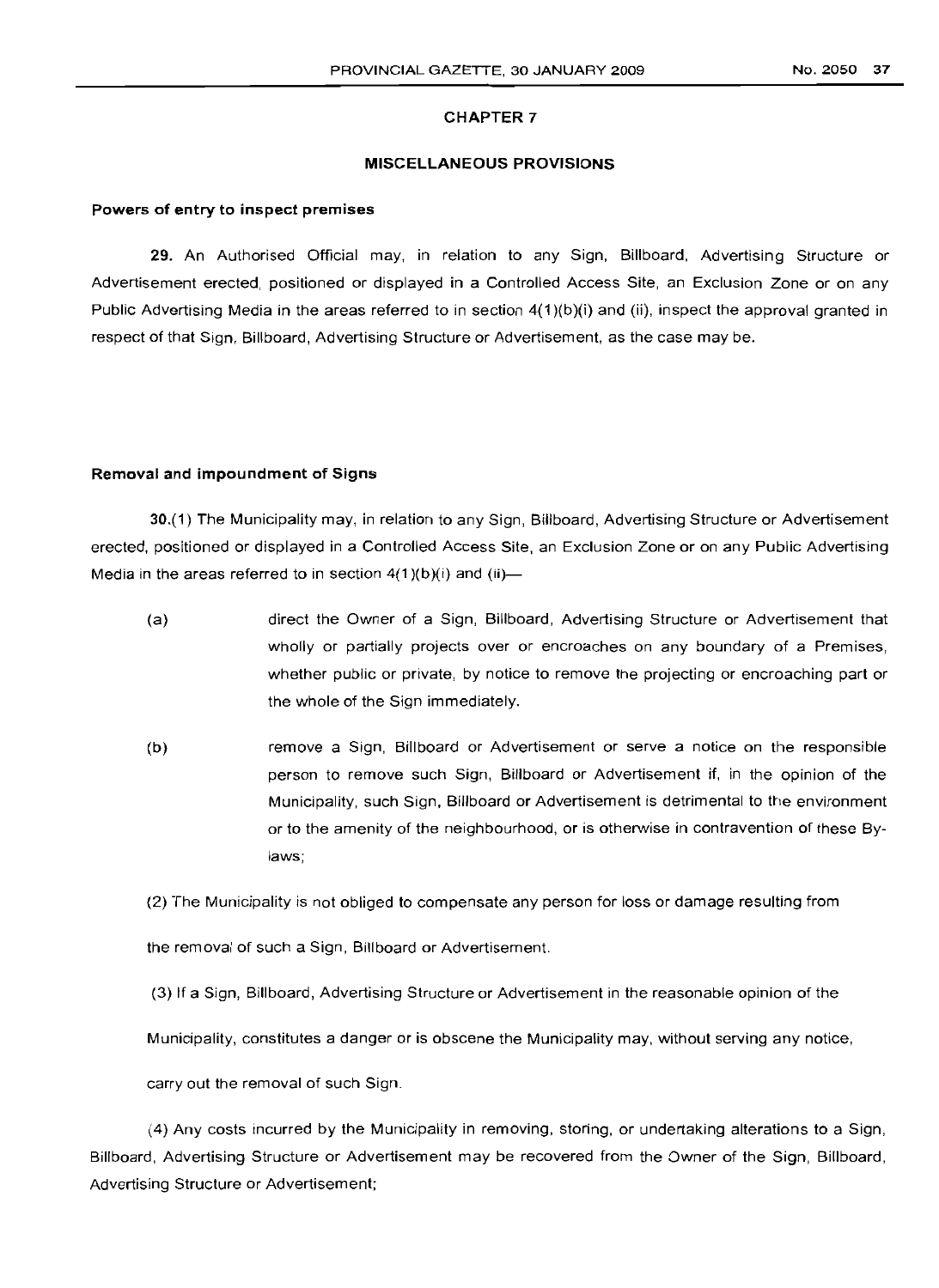(5) The Owner of a Sign, Billboard, Advertising Structure or Advertisement that is removed by the Municipality may, except where court proceedings have been instituted against such Owner, apply to the Municipality within 7 (seven) days of the date of the removal or impoundment of the Sign, to have the Sign returned, subject to reimbursement of the Municipality's costs of removal and storage;

(6) Should the Owner of any Sign, Billboard, Advertising Structure or Advertisement that is removed by the Municipality fail to collect such Sign, Billboard, Advertising Structure or Advertisement within 30 (thirty) days after a court case relating to such removal is finalised, the Municipality may destroy the Sign, Billboard, Advertising Structure or Advertisement or otherwise dispose of it as it deems fit;

(7) The Municipality is not be liable for damages of whatever nature arising from the impoundment, removal or disposal of any Sign, Billboard, Advertising Structure or Advertisement.

#### Access Rights and restrictions on Controlled Access Sites

31. The right of access to and use of a Controlled Access Site is regulated through Accreditation and Ticketing. Depending on the nature of the Controlled Access Site and the nature of the event being held at such Controlled Access Site, a person other than-

- (a) an Accredited Person;
- (b) a Ticket Holder; or
- (c) a person duly authorised or permitted to enter a Controlled Access Site,

may not be permitted access to a Controlled Access Site.

## Instructions by Authorised Officials in respect of Public Open Spaces

32. An Authorised Official may instruct any person to leave <sup>a</sup> Public Open Space if-

- (a) the Authorised Official reasonably believes that the person is contravening any provision of these By-laws, and
- (b) such person fails to immediately terminate such contravention upon the instruction of that Authorised Official.

Search and seizure powers of the Municipality on Public Roads and in respect of contraventions on Street Trading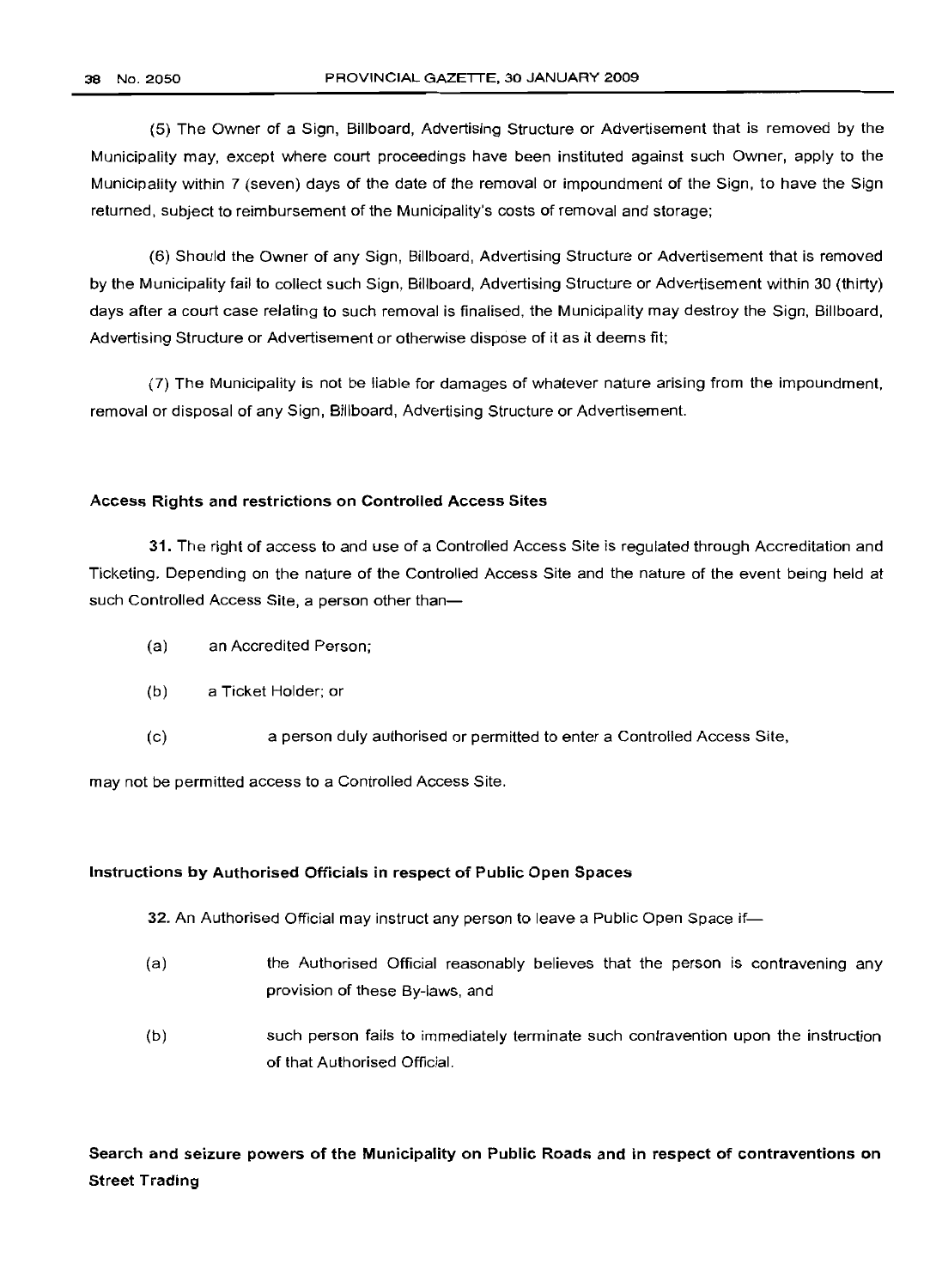33.(1) Subject to any applicable legislation including without limitation the Promotion of Administrative Justice Act, 2000 (Act No.3 of 2000) and the Road Traffic Act 1989 (Act No 29 of 1989), an Authorised Official may search, remove or impound any Goods, property, container, structure, materials, substance, shelter, tent vehicle of any nature whatsoever, whether or not unattended-

- (a) which he or she reasonably suspects of being used or are intended to be used or have already been used in or in connection with the business of Street Trading;
- (b) left or parked at any unauthorised parking area;
- (c) which he or she finds in a park or on a public road or public place and which in their opinion constitutes an infringement of these By-laws, whether or not such Goods, property, container, structure, materials, substance, shelter, tent or vehicle which is in the possession of or under the control of any person at the time of such impoundment or removal.

(2) An Authorised Official must issue a receipt from an approved receipt book to the person who appears to be in control of the Goods, property, structure, materials, substance, container, shelter, tent or vehicle concerned.

(3) Any Goods, property container, structure, materials, substance, shelter, tent or vehicle contemplated in subsection (1) must be marked in a suitable manner and kept in safe custody.

(4) The Street Trader whose Goods, Property, container, structure, material, substance, shelter or tent is impounded in terms of these by-laws must, before such Goods, property, materials, substance, container, shelter, tent or vehicle is returned to him or her pay to the Municipality the storage costs as determined by Municipality from time to time.

(5) The owner thereof may claim any impounded Goods, property, container, structure, materials, substance, shelter, tent or vehicle, on production of proof of ownership to the satisfaction of the Municipality.

(6) Any Goods, property, structure, materials, substance, container, shelter, tent or vehicle which has not been claimed within a period of three months from the date of impoundment, may be destroyed if of no commercial value, or sold by public auction and the proceeds thereof may be retained by the Municipality to defray its costs and expenses with regard to the contravention, impoundment and storage.

(7) The Municipality is not liable for compensation to any person for damages arising out of the damage to or the loss of any Goods, Property, container, structure, materials, substance, shelter, tent or vehicle removed in terms of sub section 7.5.1 or sale thereof by public auction, and the owner of such Goods, property, materials, substance, container, tent or vehicle may not claim and does not have a right of redress against the Municipality, should such Goods, property, materials, substance, container, tent or vehicle be handed over in good faith to a person other than the owner thereof.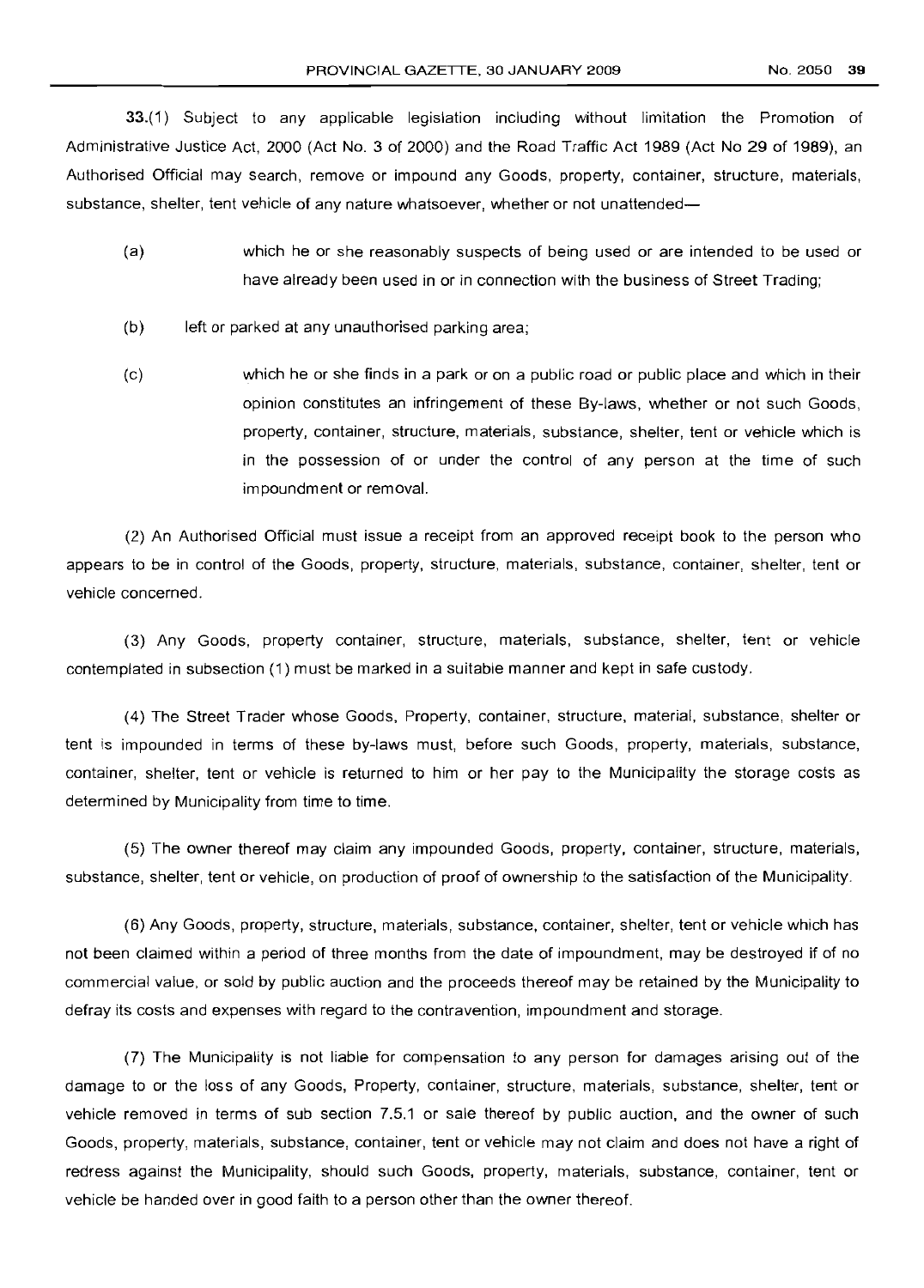(8) Any Goods of a perishable nature will only be kept for 24 hours from impoundment and will be disposed of at the discretion of the Municipality.

#### **Offences and Penalties:**

- 34. A person who-
- (a) contravenes or fails to comply with any provision of these By-laws;
- (b) or which employs or engages or requests a person under the age of sixteen years to conduct the business of Street Trading or to assist therewith;
- (c) does not cease any action which that person is required to cease under these Bylaws; or
- (d) fails or refuses, neglects to comply or continuously fails, refuses, neglects to comply even after notices of breach or lawful instructions have been issued in terms of these By-laws; or
- (e) fails to comply with any notice, or direction, or conditions contained in any licence granted by the Municipality; or
- (f) obstructs an Authorised Official in the execution or performance or attempted execution or performance of any duty to be discharged by such Authorised official in the exercise of any power conferred by these Bylaws;

is guilty of an offence and liable on conviction to a fine not exceeding Ten Thousand Rand (R10 000, 00) or in default of payment to imprisonment for a period not exceeding six (6) months, or both, and in the case of a continuing offence, to a further fine not exceeding Fifteen Thousand Rand (R15 000. 00), or in default of payment to imprisonment not exceeding twelve months (12), for every day during the continuance of such offence after a written notice has been issued by the Municipality and served on the Person concerned requiring the discontinuance of such offence.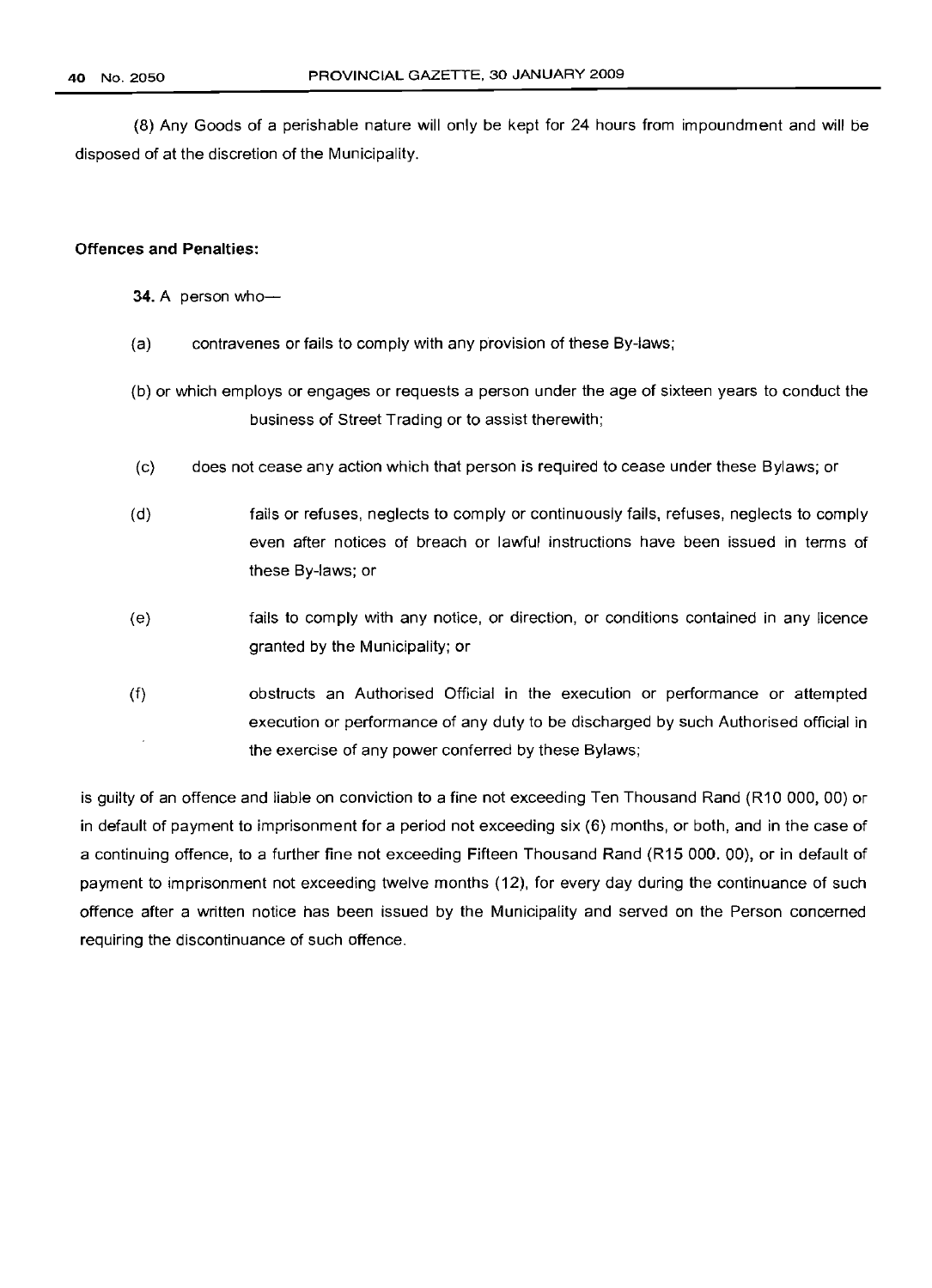## **CHAPTER 8**

## **FINAL PROVISIONS**

## **Short Title and Commencement**

35. These By-laws are called the 2010 FIFA World Cup South Africa By-laws, and shall operate for the Term.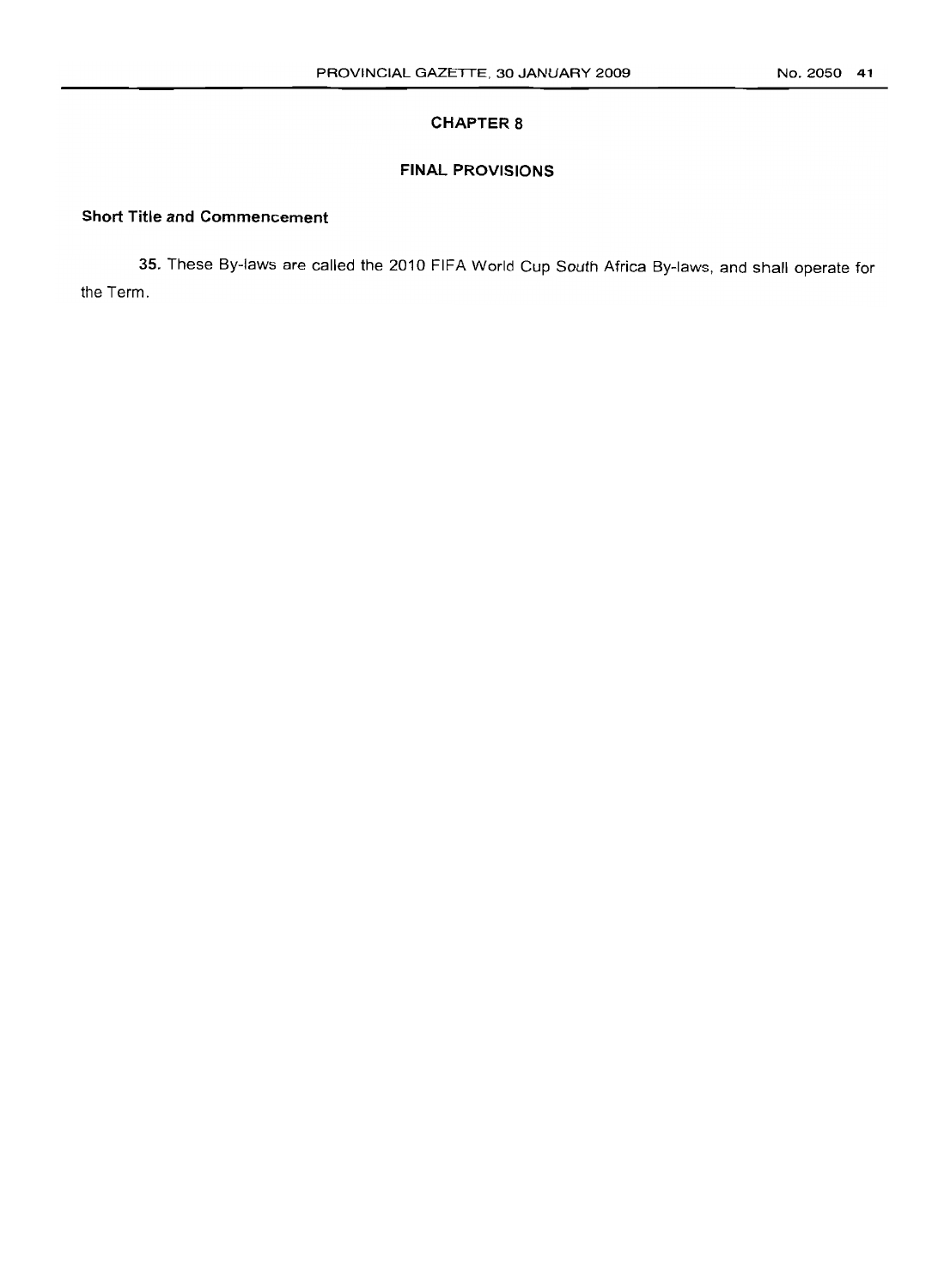#### **SCHEDULE**

#### **FIFA FAN PARK**

1. The Municipality has chosen as its preferred site(s) for purposes of establishing a fan park the below mentioned sites. It is intended that only of the sites will eventually become the official fan park:

- St Georges Park;
- King's Beach Parking Lot.

2. The Municipality will through a notice in the newspapers, municipal notice boards and / or other notice boards and / or appropriate medium, choose either of the sites as the official FIFA fan park.

## **EXCLUSION ZONE**

3. The enclosed aerial photographic plan of area designated with the dotted line, followed by a narrative description of the area depicts the Exclusion Zone as determined by the Municipality with the concurrence of FIFA:

- From the corner of Sydenham Street and Milner Avenue (including Milner Avenue) towards Uitenhage Road
- across the green field down (and including) North Street, across the Law Courts, towards Harrower Road
- along (and including) Harrower Road up to Lanchester Street
- along (and including) Lanchester Street up to halfway between York and Fettes Streets
- straight acrossmidway the blocks up Fettes Street
- along Fettes/Harrower Road up to (and including) McHardy Street including the green field
- around North End Lake's edge, excluding Coca Cola factory
- around the lake, including Gibaud Street up to Neil Boss, Milner and Voyle Street intersection
- along (and including) Voyle Street up to Pogson Street
- along (and including) Pogson Street up to Pyott Street
- across two green fields and Lawson street, up to Uitenhage Road
- along (and excluding) Uitenhage Road up to Voyle Street
- along (and including) Voyle Street up to Sydenham Street
- along (and including) Sydenham Street back to Milner Avenue